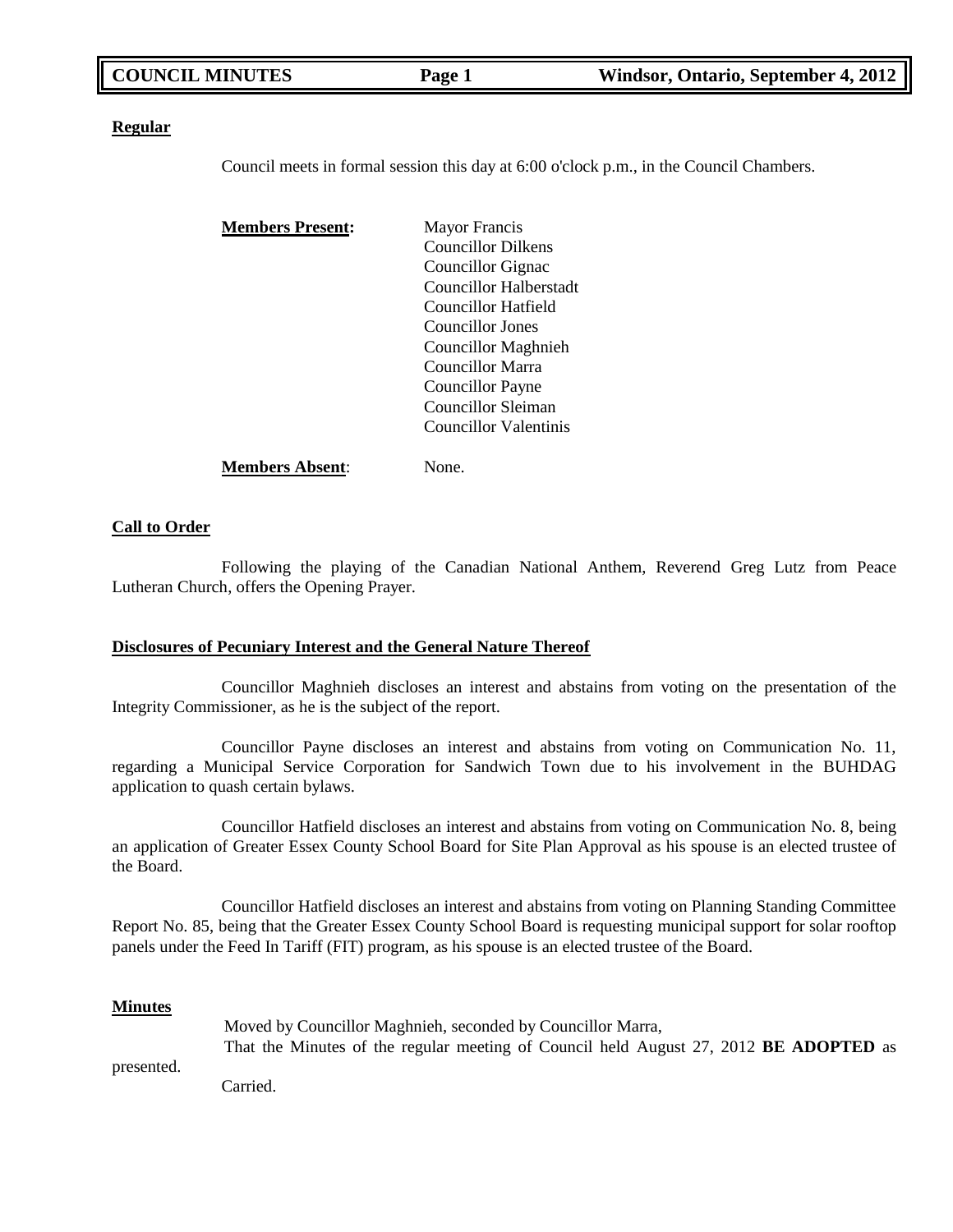## Moved by Councillor Maghnieh, seconded by Councillor Marra,

That the Minutes of the Special meeting of Council held August 28, 2012 **BE ADOPTED** as

Carried.

### **Notice of Proclamations**

presented.

Shine Day – September 8, 2012 Reaffirmation Freedom of the City – September 8, 2012 United Way Day – September 14, 2012

### **Committee of the Whole**

Moved by Councillor Payne, seconded by Councillor Sleiman,

That Council do now rise and move into Committee of the Whole with the Mayor presiding for the purpose of dealing with:

- (a) communication items;
- (b) consent agenda;
- (c) hearing requests for deferrals or referrals of any items of business;
- (d) hearing presentations and delegations;
- (e) consideration of business items;
- (f) consideration of Committee reports:

(i)Report of Special In-Camera Meeting or other Committee as may be held prior to Council (if scheduled); and

(ii)Report of the Striking Committee of its meeting held August 27, 2012; and

(iii) Report No. 36 of the International Relations Committee of its meeting held August 30, 2012

(iv) Report No. 18 of the Family Aquatic Complex Steering Committee of its meeting held September 4, 2012

(v) Report No. 19 of the Family Aquatic Complex Steering Committee of its meeting held September 4, 2012

(g) consideration of by-laws 129-2012 through 130-2012

Carried.

### **Communications**

Moved by Councillor Valentinis, seconded by Councillor Dilkens,

**M397–2012** That the following Communication Items 1 to 9 and 12 to 14 inclusive, as set forth in the Council Agenda **BE REFERRED** as noted except Communication No. 10 and 11 which are dealt with as follows:

### **Communication No. 10:**

### **M398-2012**

Moved by Councillor Payne, seconded by, Councillor Gignac,

That Administration **BE REQUESTED** to report back to City Council on the possibilities of leasing municipal property located at 430 Pelissier Avenue and concurrent with that, discussions to be held with the Downtown Windsor BIA relating to the lease price and further, that future space needs **BE IDENTIFIED**.

Carried.

Councillors Valentinis and Marra voting nay.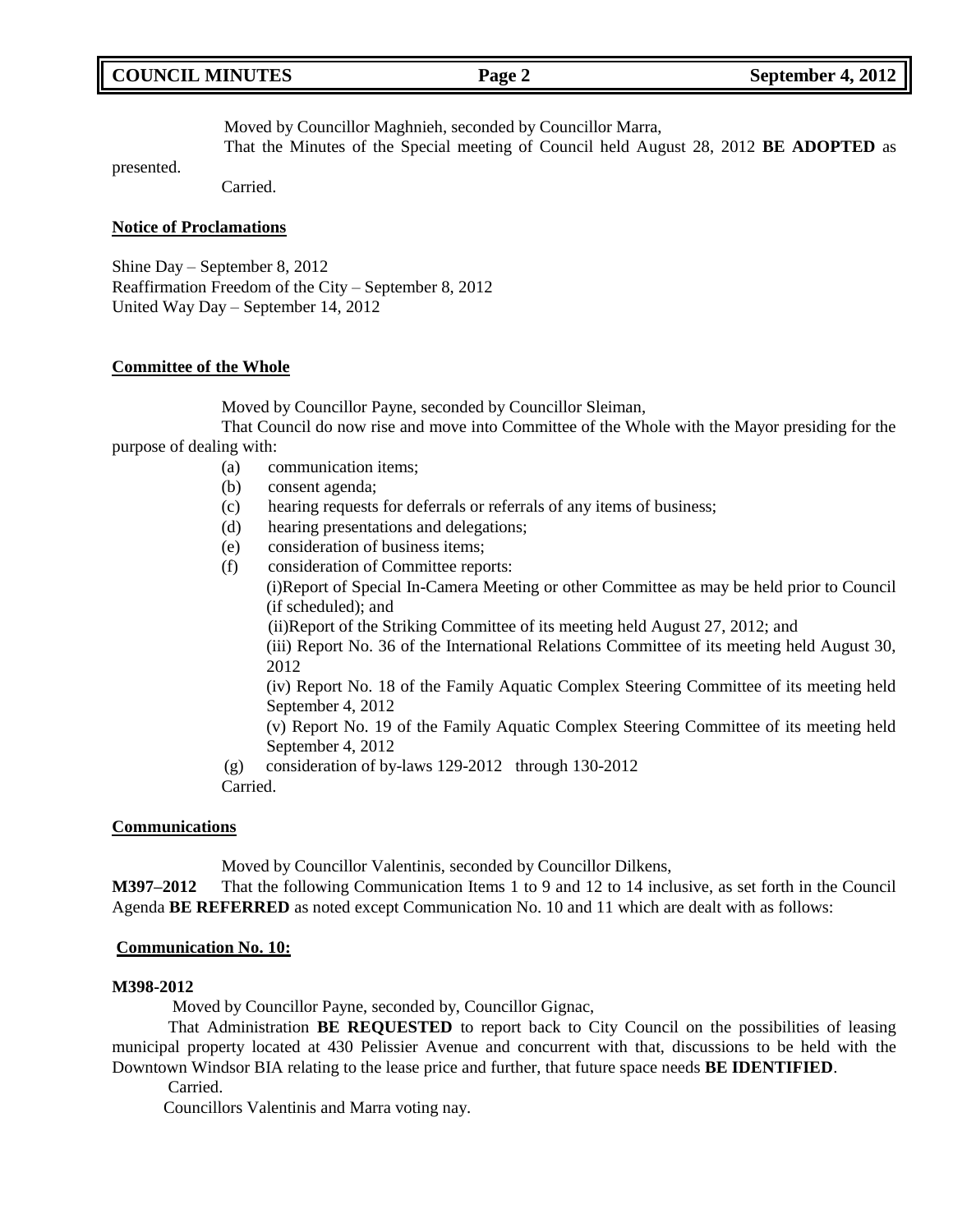## **COUNCIL MINUTES Page 3 September 4, 2012**

## **Communication No. 11:**

Moved by Councillor Jones, seconded by Councillor Sleiman,

**M399-2012** That the report of the City Solicitor dated August 15, 2012 entitled "CQ6-2012, Regarding a Municipal Service Corporation for Sandwich Town **BE DEFERRED** to a future meeting of Council as a regular agenda item.

Carried.

Councillor Payne discloses an interest and abstains from voting on this matter.

| Item           | From                           | <b>Description</b>                                                        |
|----------------|--------------------------------|---------------------------------------------------------------------------|
| 1              | Ministry of Infrastructure     | Building Together: Municipal Infrastructure Strategy.                     |
|                |                                | <b>City Engineer</b>                                                      |
|                |                                | Note & File                                                               |
|                |                                | <b>GM2012</b>                                                             |
| $\overline{2}$ | Ministry of Economic           | Ontario Creates Regional Development Funds.                               |
|                | Development and                | <b>Chief Financial Officer &amp; City Treasurer</b>                       |
|                | Innovation                     | <b>CEO, Tourism Windsor Essex Pelee Island</b>                            |
|                |                                | Note & File                                                               |
| $\overline{3}$ | Federation of Canadian         | GP2012<br>Federal Infrastructure Roundtables.                             |
|                | Municipalities (FCM)           | <b>City Engineer</b>                                                      |
|                |                                | <b>MMF2012</b>                                                            |
|                |                                | Note & File                                                               |
| $\overline{4}$ | Association of                 | AMO Submits Infrastructure Funding Priorities to Federal Government.      |
|                | Municipalities of Ontario      | <b>City Engineer</b>                                                      |
|                | (AMO)                          | <b>Chief Financial Officer &amp; City Treasurer</b>                       |
|                |                                | Note & File                                                               |
|                |                                | <b>MMA2012</b>                                                            |
| 5              | <b>Ontario Municipal Board</b> | Decision/Order of the Board regarding the appeal of Gurbax Singh          |
|                | (OMB)                          | Wahid, under the Planning Act, R.S.O. 1990 for minor variances for        |
|                |                                | lands known as 1587 Windsor Avenue.                                       |
|                |                                | <b>City Planner</b>                                                       |
|                |                                | <b>Chief Building Official</b>                                            |
|                |                                | <b>City Solicitor</b>                                                     |
|                |                                | <b>Zoning Clerk</b><br>Note & File                                        |
|                |                                | ZC2012                                                                    |
| 6              | Manager of Development         | Application of City of Windsor for zoning amendment to permit 33          |
|                | Applications                   | residential building lots for lands located at 9725 Riverside Drive East. |
|                |                                | Note & File                                                               |
|                |                                | ZB/11534                                                                  |
| $\overline{7}$ | Manager of Urban Design        | Application of 1352192 Ontario Inc. for Site Plan Approval to permit the  |
|                |                                | creation of outdoor storage yard located at 4810 Walker Road.             |
|                |                                | Note & File                                                               |
|                |                                | ZS/11539                                                                  |
| 8              | Manager of Urban Design        | Application of Greater Essex County District School Board for Site Plan   |
|                |                                | Approval to permit demolition of existing school and building of a new    |
|                |                                | elementary school located at 1275 Campbell Avenue.                        |
|                |                                | Note & File                                                               |
|                |                                | ZS/11533                                                                  |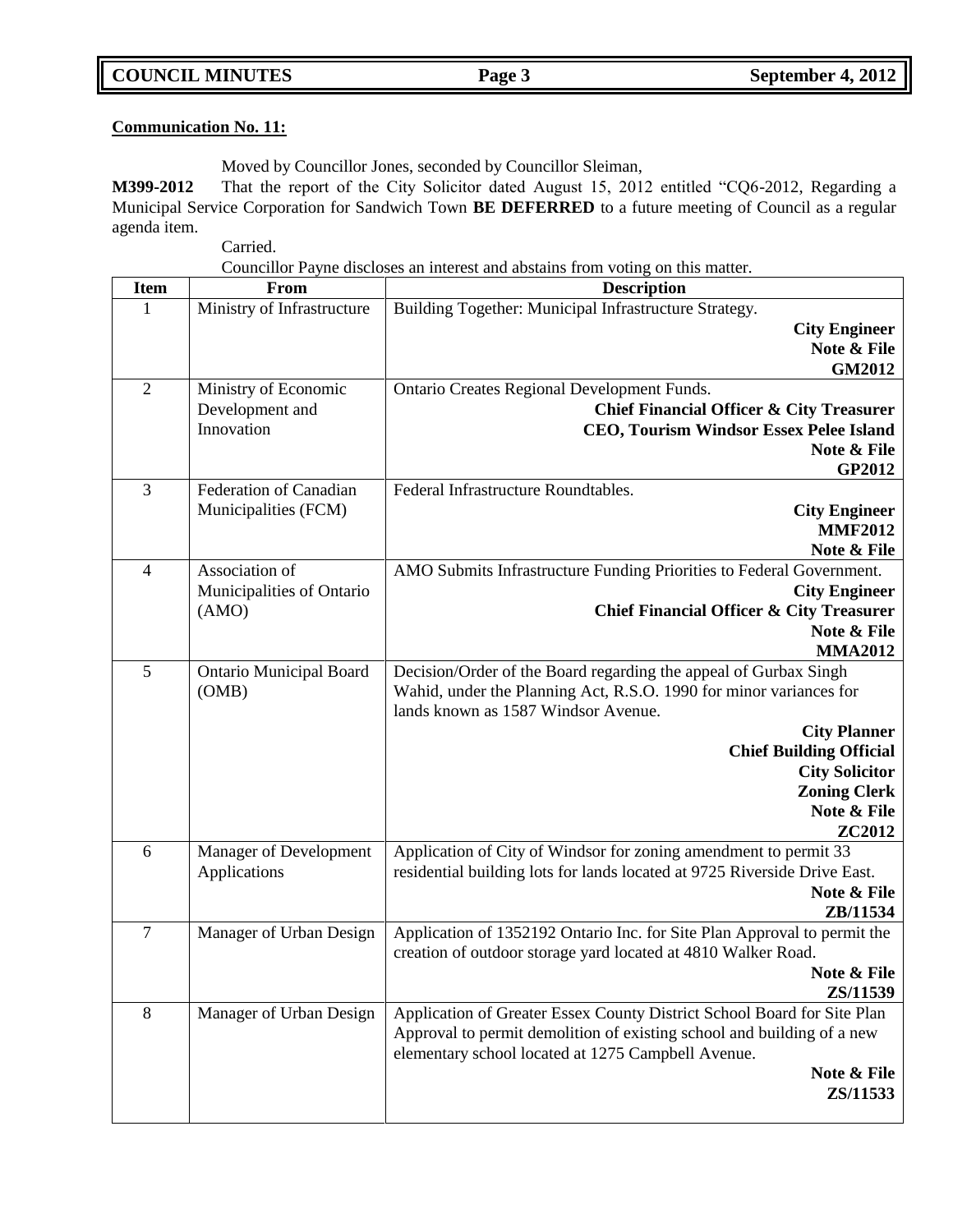| 9  | Manager of Urban Design        | Application of 1741098 Ontario Inc. for Site Plan Approval to permit    |
|----|--------------------------------|-------------------------------------------------------------------------|
|    |                                | expansion of the tractor and employee parking located at 3380 Wheelton. |
|    |                                | Note & File                                                             |
|    |                                | ZS/11532                                                                |
| 10 | Chair, Downtown                | Expression of interest in leasing 2,150 sq. ft. of municipal property   |
|    | <b>Windsor Business</b>        | located at 430 Pelissier Avenue.                                        |
|    | <b>Improvement Association</b> | <b>COUNCIL DIRECTION REQUESTED</b>                                      |
|    |                                | MI/9444                                                                 |
| 11 | <b>City Solicitor</b>          | CQ 6-2012, Regarding a Municipal Service Corporation for Sandwich       |
|    |                                | Town.                                                                   |
|    |                                | Note & File                                                             |
|    |                                | MI/8259                                                                 |
| 12 | <b>Windsor Essex</b>           | Health Care Services in the Sandwich Community.                         |
|    | <b>Community Health</b>        | Note & File                                                             |
|    | Centre                         | <b>MH2012</b>                                                           |
| 13 | <b>Chief Administrative</b>    | 2012 United Way City of Windsor Campaign.                               |
|    | Officer                        | Note & File                                                             |
|    |                                | <b>APR2012</b>                                                          |
| 14 | Senior Vice President          | Clarification on recently reported information regarding the Slots at   |
|    | Gaming - OLG                   | Racetracks Programs.                                                    |
|    |                                | Note & File                                                             |
|    |                                | <b>MB/10895</b>                                                         |

Carried.

Councillor Hatfield discloses an interest and abstains from voting on Communication No. 8. Councillor Payne discloses an interest and abstains from voting on Communication No. 11.

## **Consent Agenda**

Moved by Councillor Gignac, seconded by Councillor Halberstadt,

That the following Consent Agenda and the recommendations contained in the administrative reports **BE APPROVED** as amended:

| Item 1 | Contract 44-12 – Walker Road Corridor Phase 1, Noise By-law Exemption for Construction |
|--------|----------------------------------------------------------------------------------------|
|        | Activities                                                                             |
| Item 5 | Ward Fund Policy                                                                       |
| Item 6 | Forest Glade Arena Solar Photovoltaic Rooftop Project Update                           |
| Item 9 | 2012 Flu Vaccinations provided by Tecumseh Urgent Care                                 |

Consent Committee Reports

| <b>Planning Standing Committee</b> |               |                                                                                                                                 |
|------------------------------------|---------------|---------------------------------------------------------------------------------------------------------------------------------|
| No.                                |               | <b>Description</b>                                                                                                              |
|                                    | Report No. 82 | Plan of Subdivision – North Neighbourhood – East Riverside<br>generally bounded by Riverside Drive East, Little River Road, the |
|                                    |               | Little River and west of Bellagio Drive - 1027458 Ontario Inc.                                                                  |
|                                    | Report No. 83 | Rezoning – 2001 Provincial Road, 873605 Ontario Inc.                                                                            |
| 3                                  | Report No. 84 | Amendment to Sign By-Law 250-2004 for Windsor-Essex<br>Children's Aid Society, 1671 Riverside Drive East                        |

Carried.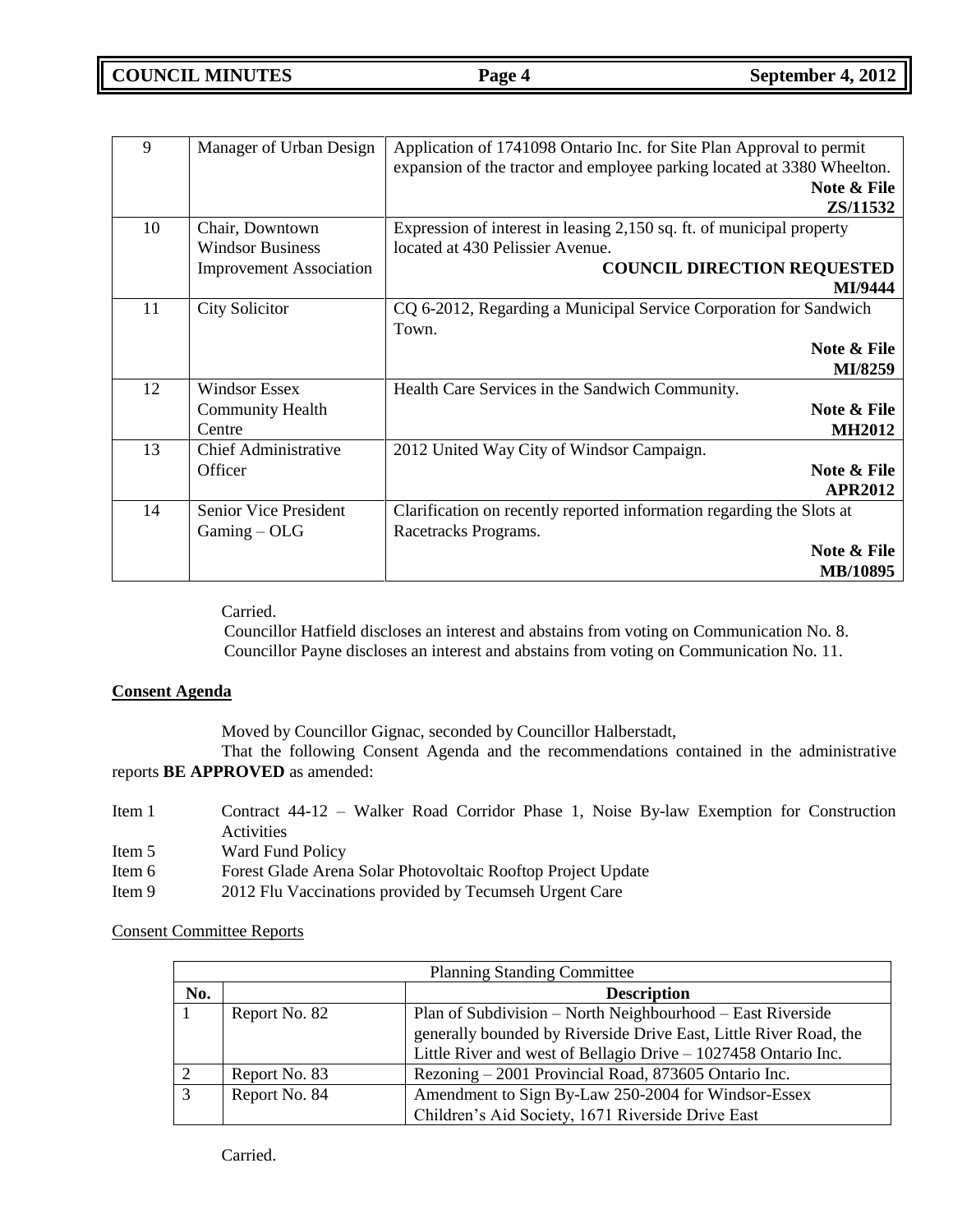## **COUNCIL MINUTES Page 5 September 4, 2012**

### **Deferrals and/or Referrals and Withdrawals**

### **Item 7 – Erie Wildlife Rescue – Malden Park**

At the request of Administration, this report was withdrawn as the Erie Wildlife Rescue will not be proceeding with this project.

### **Presentations & Delegations:**

### **PRESENTATIONS:**

### **Mayor Francis, City of Windsor Bid for 2016-2018 FINA World Swimming Championships**

Mayor Francis, appears before Council to provide an overview of FINA World Swimming Championships (25m) and the possibility of Windsor submitting a bid proposal for 2016-2018 FINA World Swimming Championships (25m); About FINA; The FINA Calendar; 25m World Championships; Past Hosts for 25m Event; Why Do Cities Bid?; Bid Requirements; Selection of a Host City; Importance of the City; Location of Facilities; Access to Television Coverage; Government Support; Building a Legacy; Bid Process; Timelines; Delegation of Governance; Event Cost; Participant Logistics; Revenues; and Additional Host Benefits.

### **Paul Synnott, resident of Ward 3**

Paul Synnott, resident of Ward 3 appears before Council to speak in support of the City of Windsor Bid for the 2016-2018 FINA World Swimming Championships, suggesting that being awarded the Bid would be beneficial to Windsor, and concludes by asking Council to determine the amount of security that would be required throughout the City of Windsor for an event of this magnitude.

### Report Number **16121 SR/11543**

(For final disposition of this matter, see Clause CR217/2012 in Schedule "A" attached hereto.)

### **Bruce Elman, City of Windsor Integrity Commissioner**

Bruce Elman, City of Windsor Integrity Commissioner appears before Council to provide a report to Council regarding a complaint under the Code of Conduct concerning Councillor Al Maghnieh.

Mayor Francis leaves the meeting at 8:43 o'clock p.m. and Councillor Dilkens assumes the Chair.

Mayor Francis returns to the meeting at 8:47 o'clock p.m. and Councillor Dilkens returns to his seat at the Council table.

Moved by Councillor Gignac, seconded by Councillor Dilkens,

**M400-2012** That the report of the Integrity Commissioner dated September 4, 2012 entitled "Report to City" Council: Complaint Under the Code of Conduct—Councillor Al Maghnieh<sup>"</sup> **BE RECEIVED** for information; and

That the report of the Integrity Commissioner **BE DEFERRED** ideally to the October 1, 2012 meeting of Council to allow for Councillors and the public to review the document.

Carried.

Councillors Marra, Payne and Halberstadt voting nay.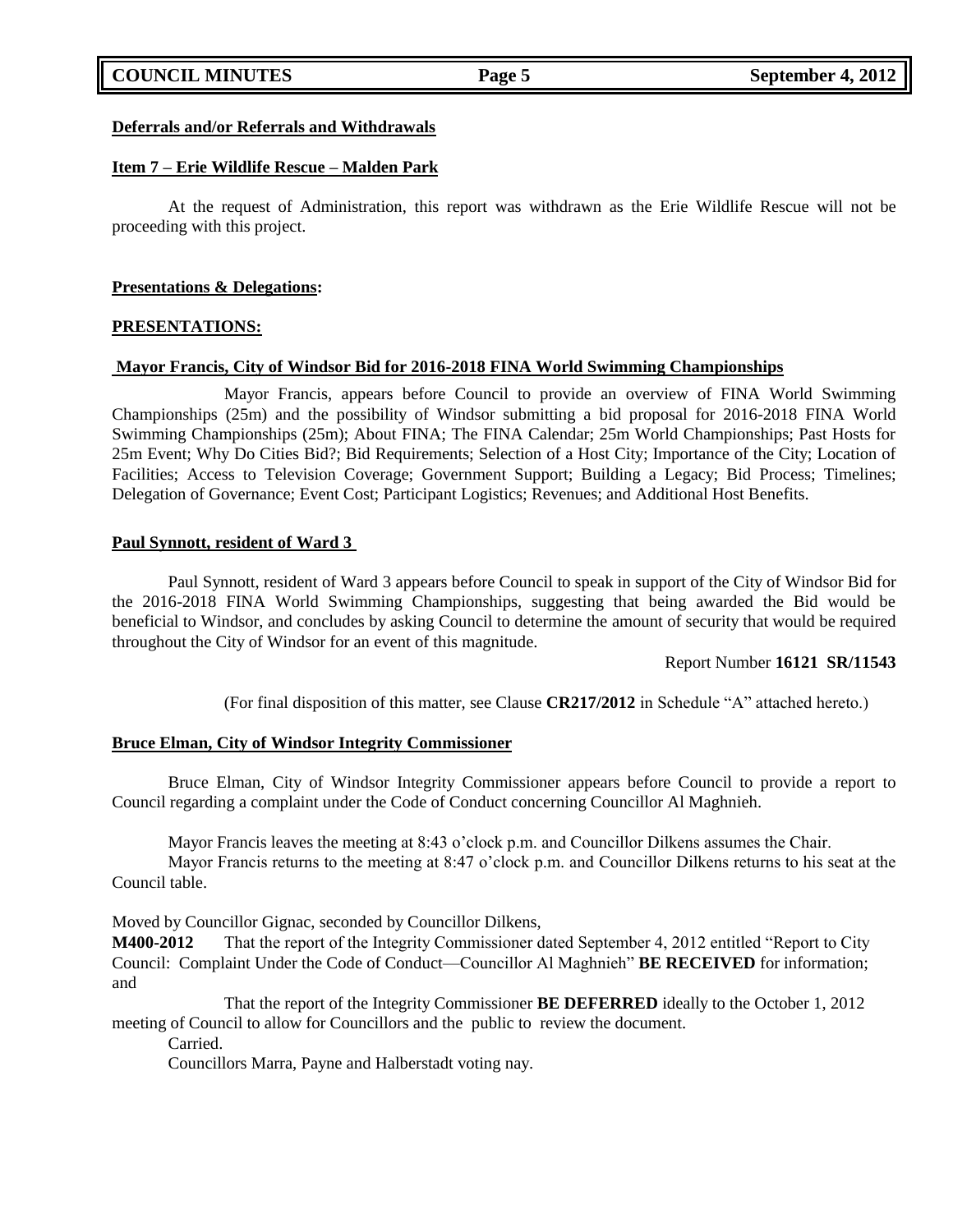### **DELEGATIONS**

## **Planning Standing Committee Report No. 85 (Municipal Support for Solar Rooftop Panels under the Feed in Tariff (FIT) Program**

## **Penny Allen, Superintendent of Business & Giuliana Hinchliffe, Coordinator of Engineering for the Greater Essex County District School Board**

Penny Allen, Superintendent of Business and Giuliana Hinchliffe, Coordinator of Engineering for the Greater Essex County District School Board appear before Council, stating that the Ontario Power Authority is implementing changes to rules governing renewal energy projects, and conclude by stating that the rules for small project applications begin October 1, 2012 and end November 30, 2012.

### **Sean Moore, CEO, Unconquered Sun Solar Technologies Inc.,**

Sean Moore, CEO, Unconquered Sun Solar Technologies Inc., appears before Council to speak in support of the administrative recommendation mainly option 1 that allows for a municipal council blanket support resolution for rooftop solar panels for all FIT (above 10kW, under 500kW) program applications within the City of Windsor and concludes by stating that municipal support is required in order to receive 2 priority points.

### **Manish Nayar & Chris Uszynski**

Manish Nayar, Managing Partner and Chris Uszynski, OYA Solar appear before Council to speak in support of the administrative recommendation mainly option 1 that allows for a municipal council blanket support resolution for rooftop solar panels for all FIT (above 10kW, under 500kW) program applications within the City of Windsor and conclude by urging Council to move forward with option 1.

Moved by Councillor Halberstadt, seconded by Councillor Gignac,

**M401-2012** That Report No. 85 of the Planning Standing Committee of its meeting held August 13, 2012 regarding Municipal support for Solar Rooftop Panels under the Feed in Tariff (FIT) Program, **BE ADOPTED** as amended as follows:

That City Council **PROVIDE** a Municipal support resolution for roof top solar panels for smaller FIT 2.0 program (above 10kW, under 500kW) projects on a site specific basis and, that Administration **BE REQUESTED** to review the applications in a timely manner and further, that third party assistance **BE APPROVED** to allow Administration to meet the deadlines of October 1 to November 30, 2012; and further

That Council **CONFIRM** that this resolution's sole purpose is to enable the participants in the FIT Program to receive priority points under the FIT 2.0 Program and may not be used for the purpose of any other form of municipal approval in relation to the Application or Projects or any other purpose.

### Carried.

Councillor Hatfield discloses an interest and abstains from voting on this matter.

### **Item 8 – Windsor Express Basketball Team at WFCU**

### **Dartis Willis & Chris Mendas**

Dartis Willis President and CEO, and Chris Mendas, General Manager of Windsor Express Basketball Team, appear before Council regarding the Windsor Express Basketball Team at the WFCU Centre and are available for questions.

Report Number **16095 SR/8880**

(For final disposition of this matter, see Clause CR214/2012 in Schedule "A" attached hereto.)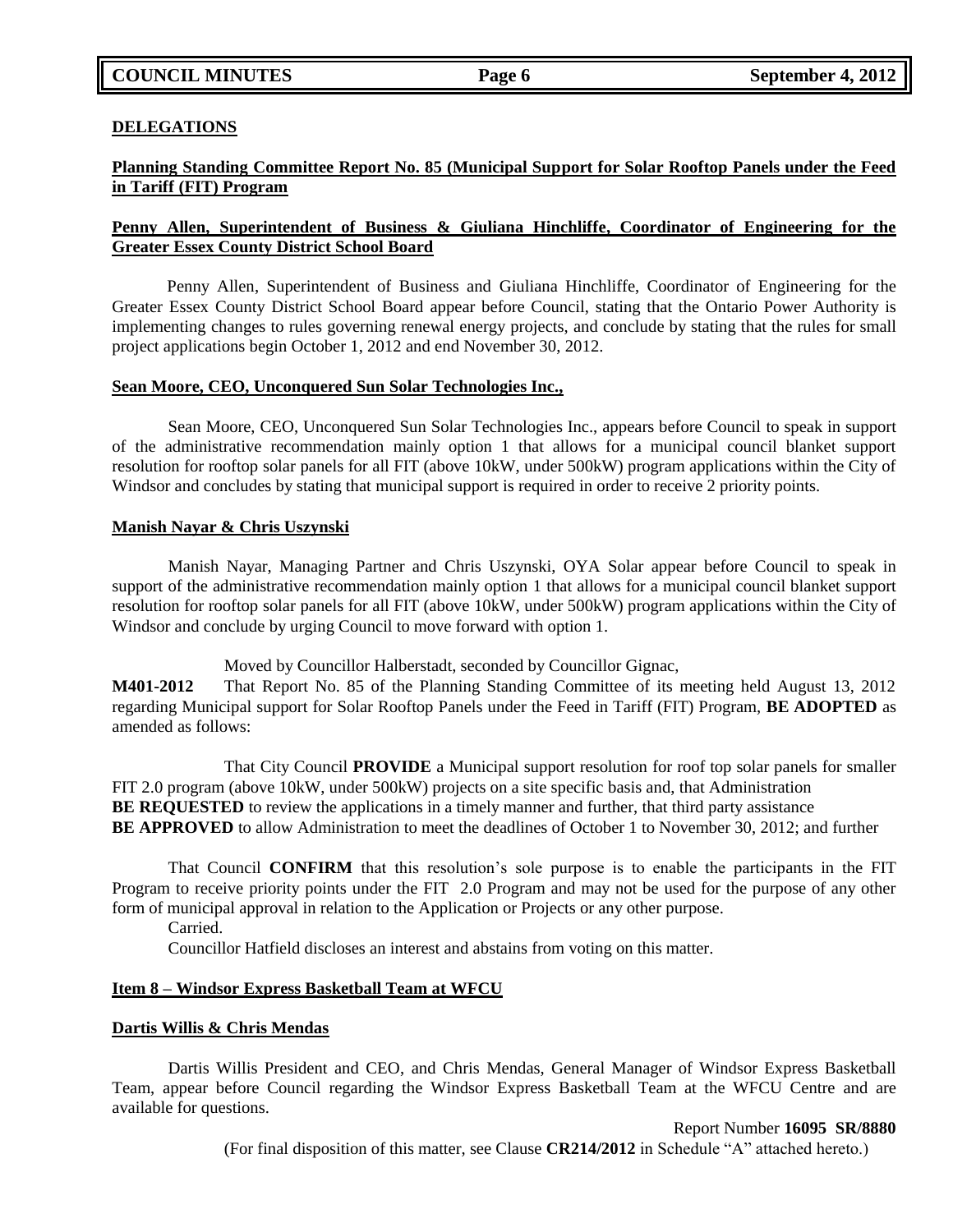| Regular Business Items (for final disposition of these matters see Schedule "A" attached)                                                                   |                                                                                                                                                                                                                                                                                                                                                                  |  |
|-------------------------------------------------------------------------------------------------------------------------------------------------------------|------------------------------------------------------------------------------------------------------------------------------------------------------------------------------------------------------------------------------------------------------------------------------------------------------------------------------------------------------------------|--|
| Item 2                                                                                                                                                      | Proposed Expropriation of Land for Expansion of lands for the Windsor-Essex Parkway – Reddock<br><b>Street</b>                                                                                                                                                                                                                                                   |  |
| Item 3<br>Item 4<br>Item 10                                                                                                                                 | Sale of Surplus Municipal Property, MLS<br>Administrative Report re: Expiration of the Food Service Agreement (City Hall Cafeteria) between<br>the Corporation of the City of Windsor and Aversa Food Services (Caterer)<br>KPMG Audit - The Corporation of the City of Windsor Public Library Board Audit Finds Report<br>for the year ending December 31, 2011 |  |
|                                                                                                                                                             | <b>Consideration of Committee Reports</b>                                                                                                                                                                                                                                                                                                                        |  |
| M402-2012<br>as presented.                                                                                                                                  | Moved by Councillor Maghnieh, seconded by Councillor Marra,<br>That the Report of the special In-camera meeting held September 4, 2012 BE ADOPTED<br>Carried.                                                                                                                                                                                                    |  |
| M403-2012                                                                                                                                                   | ACO2012<br>Moved by Councillor Maghnieh, seconded by Councillor Marra,<br>That the Report of the Striking Committee meeting held August 27, 2012 BE ADOPTED                                                                                                                                                                                                      |  |
| as presented.                                                                                                                                               | Carried.<br>ACO2012<br>Moved by Councillor Maghnieh, seconded by Councillor Marra,                                                                                                                                                                                                                                                                               |  |
| That Report No. 36 of the International Relations Committee meeting held August 30, 2012<br>M404-2012<br>BE ADOPTED as presented.<br>Carried.               |                                                                                                                                                                                                                                                                                                                                                                  |  |
| M405-2012                                                                                                                                                   | MB2012<br>Moved by Councillor Maghnieh, seconded by Councillor Marra,<br>That Report No. 18 of the Family Aquatic Complex Steering Committee meeting held<br>September 4, 2012 BE ADOPTED as presented.<br>Carried.                                                                                                                                              |  |
| M406-2012                                                                                                                                                   | MB2012<br>Moved by Councillor Maghnieh, seconded by Councillor Marra,<br>That Report No. 19 of the Family Aquatic Complex Steering Committee meeting held<br>September 4, 2012 <b>BE ADOPTED</b> as presented.                                                                                                                                                   |  |
| <b>By-laws</b><br>time:                                                                                                                                     | Carried.<br>MB2012<br>Moved by Councillor Payne, seconded by Councillor Sleiman,<br>That the following By-laws No. 129-2012 to 130-2012 be introduced and read a first and second                                                                                                                                                                                |  |
| 129-2012<br>"A BY-LAW TO FURTHER AMEND BY-LAW NUMBER 8600 CITED AS THE "CITY OF<br>WINDSOR ZONING BY-LAW"", authorized by M358-2012, adopted August 7, 2012 |                                                                                                                                                                                                                                                                                                                                                                  |  |
|                                                                                                                                                             |                                                                                                                                                                                                                                                                                                                                                                  |  |

130-2012 ―A BY-LAW TO CONFIRM THE PROCEEDINGS OF THE COUNCIL OF THE CORPORATION OF THE CITY OF WINDSOR AT ITS MEETING HELD ON THE FOURTH DAY OF SEPTEMBER, 2012"

Carried.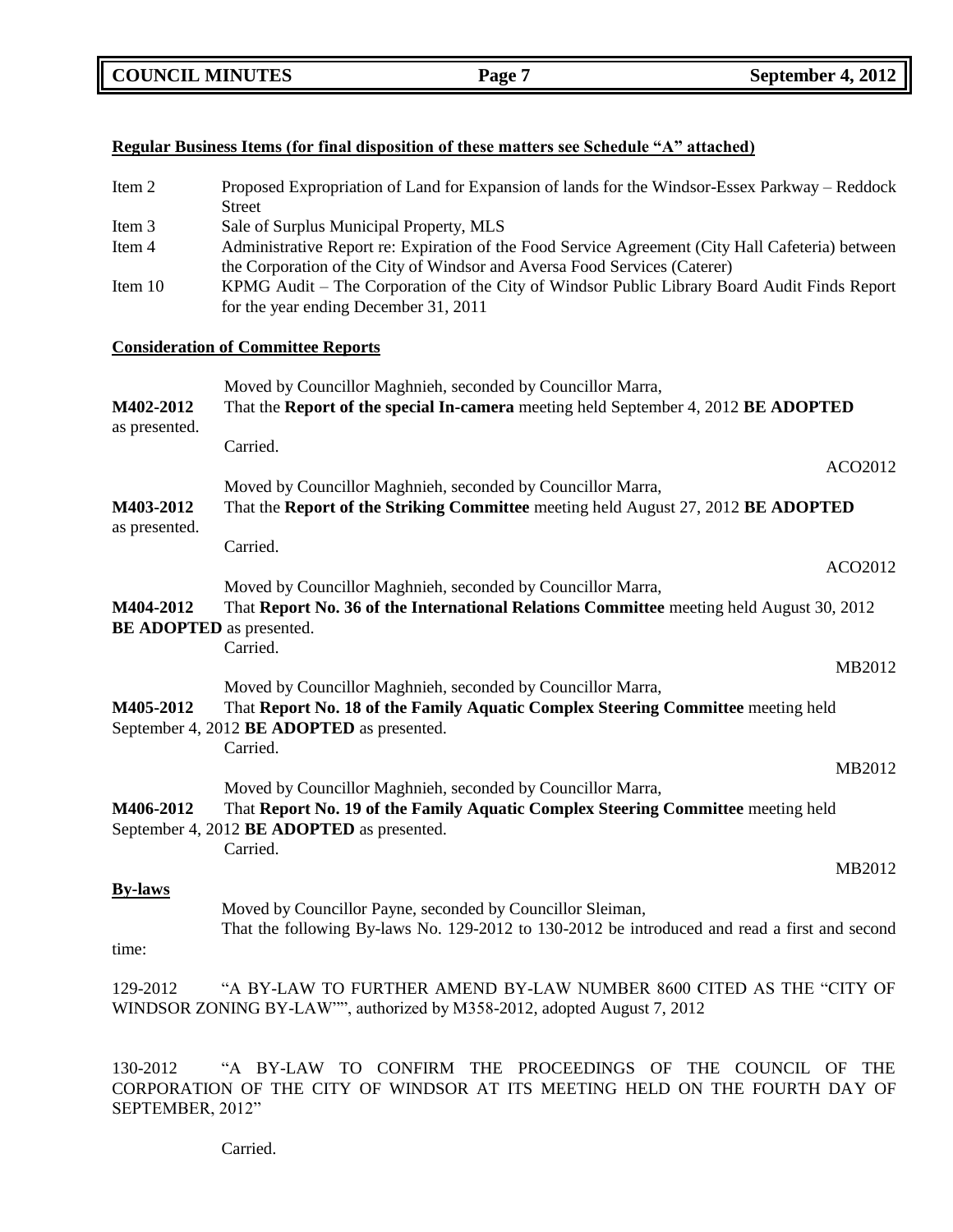| <b>COUNCIL MINUTES</b> | Page 8 | September 4, 2012 |
|------------------------|--------|-------------------|
|                        |        |                   |

Moved by Councillor Valentinis, seconded by Councillor Dilkens,

That the Committee of the Whole does now rise and report to Council respecting the business items considered by the Committee:

- **1) Communication Items (as amended)**
- **2) Consent Agenda (as amended)**
- **3) Items Deferred**
- **Items Referred**
- **4) Consideration of the Balance of Business Items (see Schedule "A")**
- **5) Committee Reports (as amended)**
- **6) By-laws given first and second readings (as presented)**

Carried.

### **Notices of Motion**

None presented.

### **Third Reading of By-laws**

Moved by Councillor Gignac, seconded by Councillor Halberstadt,

That the following By-laws No. 129-2012 to 130-2012, having been read a first and second time be now read a third time and finally passed and that the Mayor and Clerk **BE AUTHORIZED** to sign and seal the same notwithstanding any contrary provision of the Council.

Carried.

### **Petitions**

None presented.

## **Council Questions**

None presented.

### **Adjournment**

of the Mayor.

Moved by Councillor Payne, seconded by Councillor Sleiman,

That this Council meeting stand adjourned until the next regular meeting of Council or at the call

Carried.

Accordingly, the meeting is adjourned at 10:23 o'clock p.m.

## **MAYOR**

**CITY CLERK**

## **THIS IS A DRAFT COPY**

## **DEPUTY CITY CLERK/SUPERVISOR OF COUNCIL SERVICES**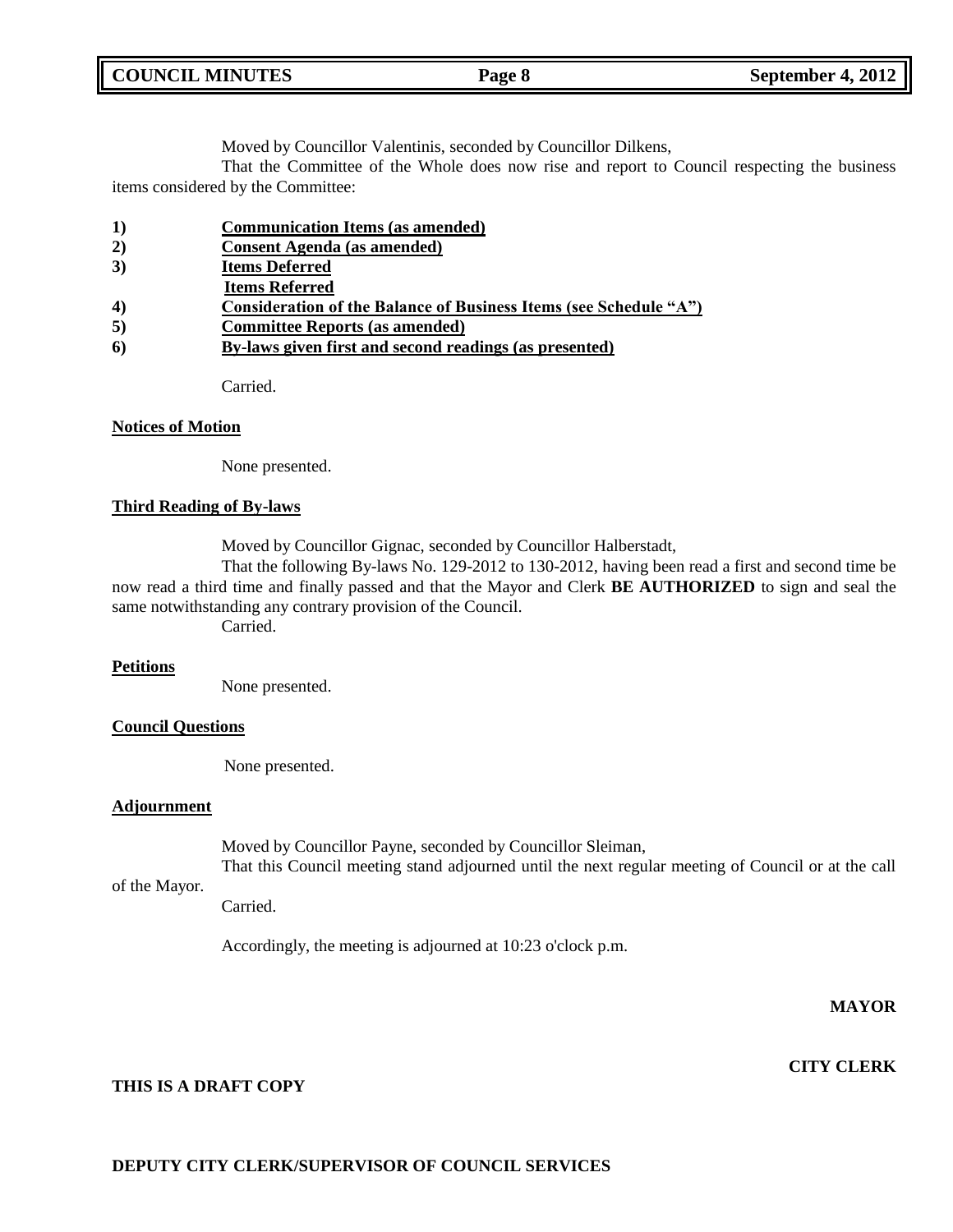## **COUNCIL MINUTES Page 9 September 4, 2012**

Gignac Halberstadt

### CR206/2012

That an exemption to the prohibition of operation of any equipment in connection with construction activities, excluding pile driving operations under By-Law 6716 (as amended) **BE GRANTED** between the hours of 8:00 p.m. and 6:00 a.m. for construction activities related to City of Windsor Contract 44-12 for paving operations until June 29, 2013.

Carried.

Report No. 16098 SW/10859 C1

Halberstadt Gignac

CR207/2012

That the City Council of the City of Windsor acting as an approving authority pursuant to the Expropriations Act hereby resolves to expropriate the lands described in Schedule 'A' hereto and authorizes the CAO and City Clerk to execute the Certificate of Approval and Expropriation Plan, to register the same on title, and the City Solicitor to execute all other documents necessary, including the Offer to Settle to put the above expropriation into affect.

Carried.

Report No. 16099 SW/10666 2

Valentinis Sleiman

CR208/2012

**THAT** prior to listing the following surplus municipal properties on the local Real Estate Board's Multiple Listing Service system, that Administration **BE DIRECTED** to market the said surplus properties for 90 days by placing an ad in the Windsor Star and posting "for sale" signs on the municipal properties, and that upon completion of this stipulation that Administration **BE FURTHER DIRECTED** to proceed as follows:

**THAT** in keeping with By-law 247-2007, "A By-law to Adopt Dealings with Real Property Policy", the following surplus municipal property **BE LISTED** on the local Real Estate Board's Multiple Listing Service (MLS) system; and

**THAT** Offers received on the properties **BE BROUGHT BACK** to Council for its consideration; and

**THAT** Council's consideration and adoption of the recommendation(s) of this open agenda report fulfills Sections 5.1.1, 5.1.3. 5.1.5 and 5.3.2 of By-law 247-2007; and

**THAT** in keeping with Section 5.3.3 of By-law 247-2007 all of the MLS listed Real Property **WILL BE MARKETED** for a period of at least ten business days prior to review and consideration of any Offer to Purchase; and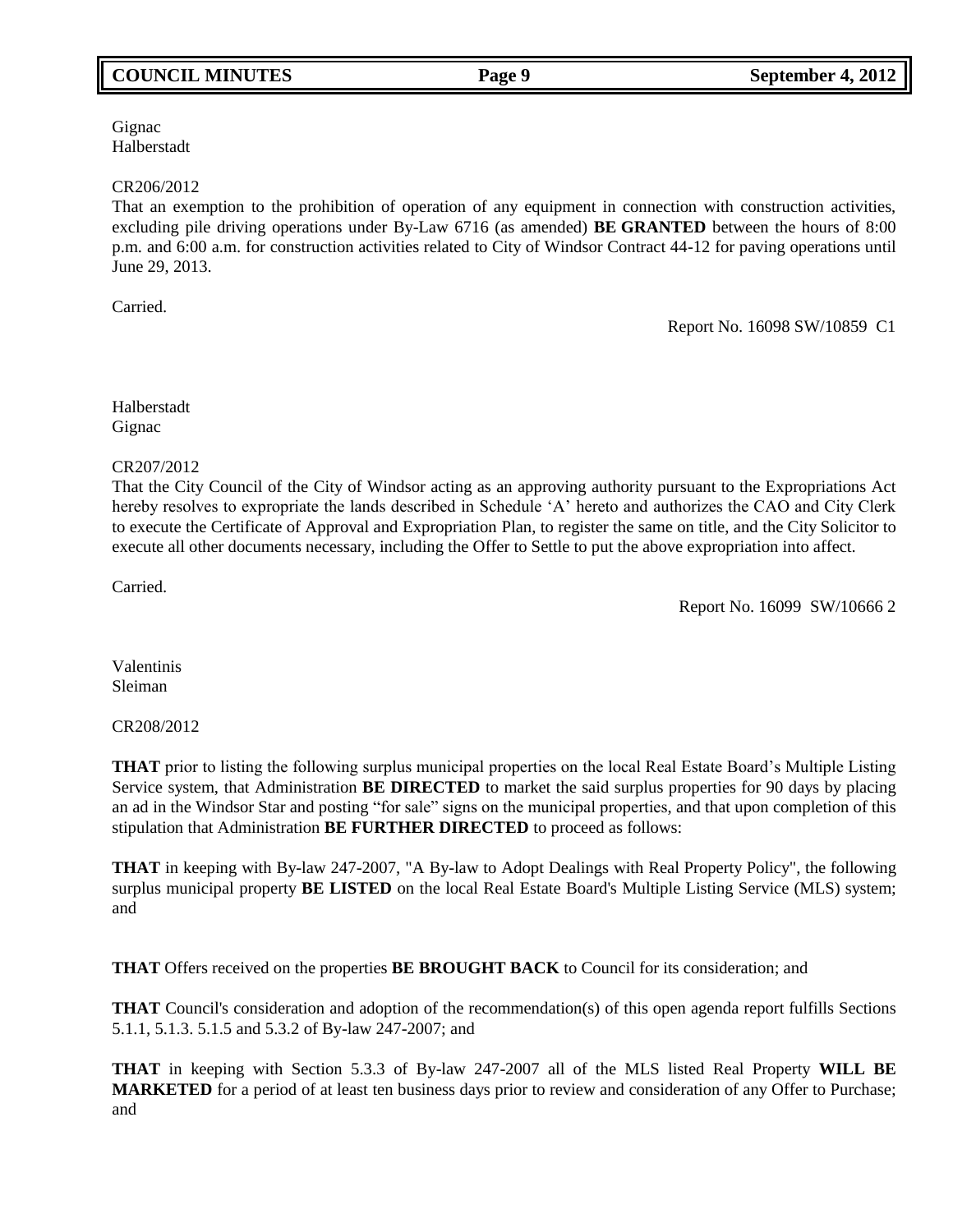## **COUNCIL MINUTES Page 10 September 4, 2012**

**THAT** in keeping with Section 5.2.1 of By-law 247-2007 at least one independent appraisal based on "highest and best use" **HAS BEEN OBTAINED** for all real property with an estimated value of between Fifty Thousand Dollars and Five Hundred Thousand Dollars; and

**THAT** Council **WAIVE** Section 5.2.2 of By-law 247-2007 for the Real Property known municipally as 185 Wyandotte Street East as only one appraisal based on "highest and best use" and not two appraisals was obtained for this Real Property with an estimated value of Five Hundred Thousand Dollars or more; and

**THAT** the Property Supervisor or designate **BE AUTHORIZED** to sign presented Agreements of Purchase and Sale subject to final approval by City Council within four weeks from the date of acceptance of the Agreement of Purchase and Sale by both the seller and the buyer.

### **Real Property to be Sold:**

- A) Improved Real Property known municipally as 185 Wyandotte Street East and described legally as Part Park Lot A, Registered Plan 96, and more particularly described as Part 1 Plan 12R-9949 with a site area of approximately 25,900 square feet;
- B) Improved Real Property known municipally as 3115 College Avenue and described legally as Lots 40 to 42 inclusive, Part Closed College Avenue, Registered Plan 1092 with a site area of approximately 18,300 square feet and a building used as a former daycare centre of approximately 4,100 square feet;

Carried.

Report No. 16086 APM2012 3

Valentinis **Gignac** 

## CR209/2012

**THAT** prior to listing the following surplus municipal properties on the local Real Estate Board's Multiple Listing Service system, that Administration **BE DIRECTED** to market the said surplus properties for 90 days by placing an ad in the Windsor Star and posting "for sale" signs on the municipal properties, and that upon completion of this stipulation that Administration **BE FURTHER DIRECTED** to proceed as follows:

**THAT** in keeping with By-law 247-2007, "A By-law to Adopt Dealings with Real Property Policy", the following surplus municipal property **BE LISTED** on the local Real Estate Board's Multiple Listing Service (MLS) system; and

**THAT** Offers received on the properties **BE BROUGHT BACK** to Council for its consideration; and

**THAT** Council's consideration and adoption of the recommendation(s) of this open agenda report fulfills Sections 5.1.1, 5.1.3. 5.1.5 and 5.3.2 of By-law 247-2007; and

**THAT** in keeping with Section 5.3.3 of By-law 247-2007 all of the MLS listed Real Property **WILL BE MARKETED** for a period of at least ten business days prior to review and consideration of any Offer to Purchase; and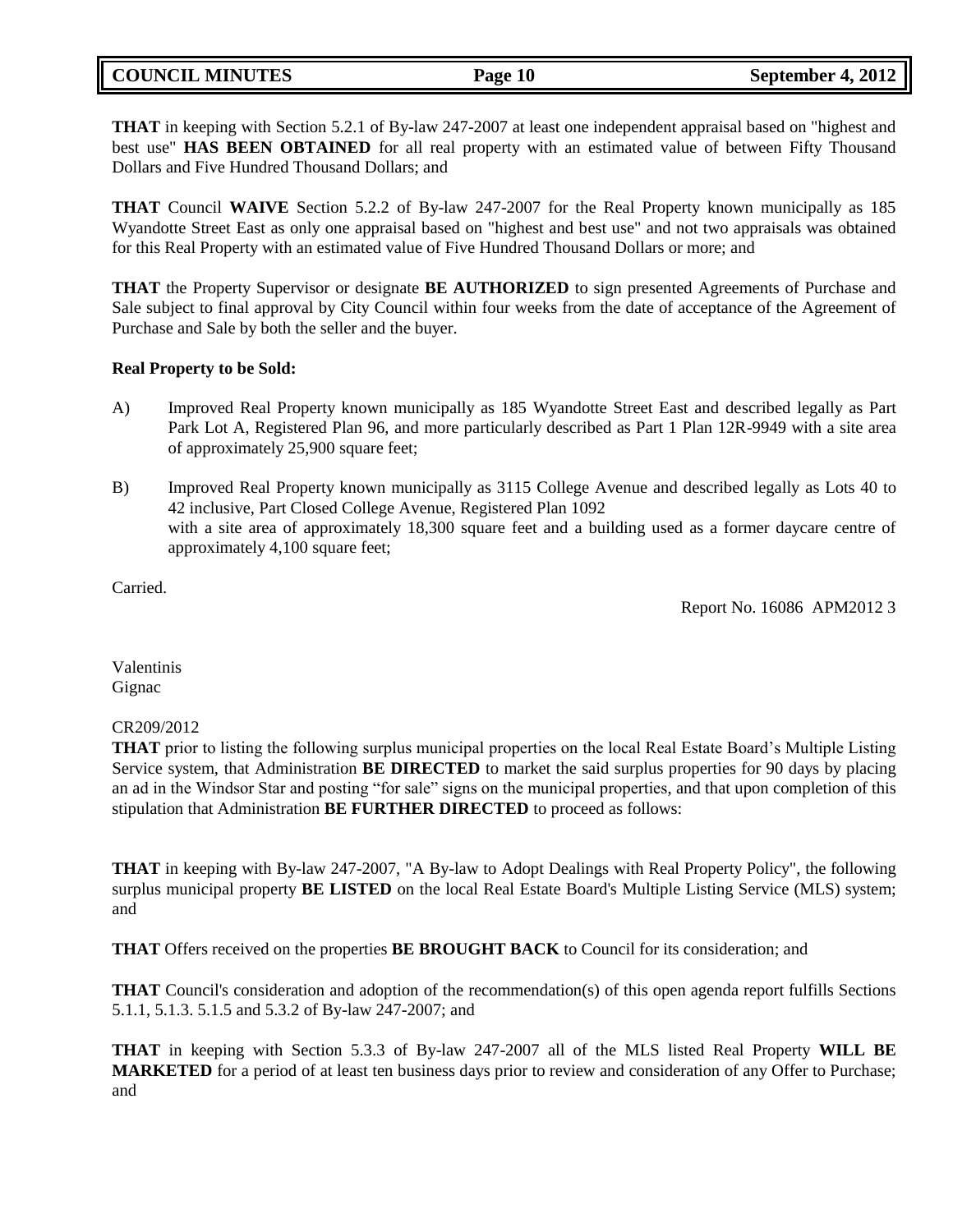## **COUNCIL MINUTES Page 11 September 4, 2012**

**THAT** in keeping with Section 5.2.1 of By-law 247-2007 at least one independent appraisal based on "highest and best use" **HAS BEEN OBTAINED** for all real property with an estimated value of between Fifty Thousand Dollars and Five Hundred Thousand Dollars; and

**THAT** Council **WAIVE** Section 5.2.2 of By-law 247-2007 for the Real Property known municipally as 185 Wyandotte Street East as only one appraisal based on "highest and best use" and not two appraisals was obtained for this Real Property with an estimated value of Five Hundred Thousand Dollars or more; and

**THAT** the Property Supervisor or designate **BE AUTHORIZED** to sign presented Agreements of Purchase and Sale subject to final approval by City Council within four weeks from the date of acceptance of the Agreement of Purchase and Sale by both the seller and the buyer.

### **Real Property to be Sold:**

C) Improved Real Property known municipally as 4735 Adstoll and described legally as Part Block A Registered Plan 1359, Part Block A Registered Plan 1157 Sandwich East with a site of approximately 4 acres and a building known formerly as Adstoll Arena of approximately 34,000 square feet.

Carried. Councillor Marra voting nay.

Report No. 16086 APM2012 3

Gignac Dilkens

## CR210/2012

THAT the report of Asset/Lease Administrator with respect to the Expiration of the Food Service Agreement (City Hall Cafeteria) between The Corporation of the City of Windsor and the Aversa Food Services (Caterer) **BE RECEIVED** for Information;

That Council acknowledge that cooking of food in the City Hall Cafeteria requiring the use of an approved Vent Hood is being ended on August 31, 2012;

THAT **APPROVAL BE GIVEN** to issue a Request For Proposals to provide Kiosk style food and beverage service for 350 City Hall Square for a 2 year term with an option to extend for a further year upon mutual agreement as to terms and conditions of extension.

THAT the Asset/Lease Administrator continue efforts to have the Caterer provide a Statement of 2011 Annual Gross Sales and pay the percentage of 2011 Annual Gross Sales.

THAT for the time until the completion of the RFP process **APPROVAL BE GIVEN** to enter a month-to-month Food Service Agreement between The Corporation of The City of Windsor and Aversa Food Services (Caterer) effective September 1, 2012, on condition that Aversa Food Services (Caterer) pays all rent arrears on or before August 31, 2012. The agreement would be in accordance with the following terms:

## **BASIC TERMS:**

| a) Tenant           | Aversa Food Services                                |
|---------------------|-----------------------------------------------------|
| b) Tenant's Address | c/o 3898 Mount Royal Drive, Windsor, Ontario N9G2B7 |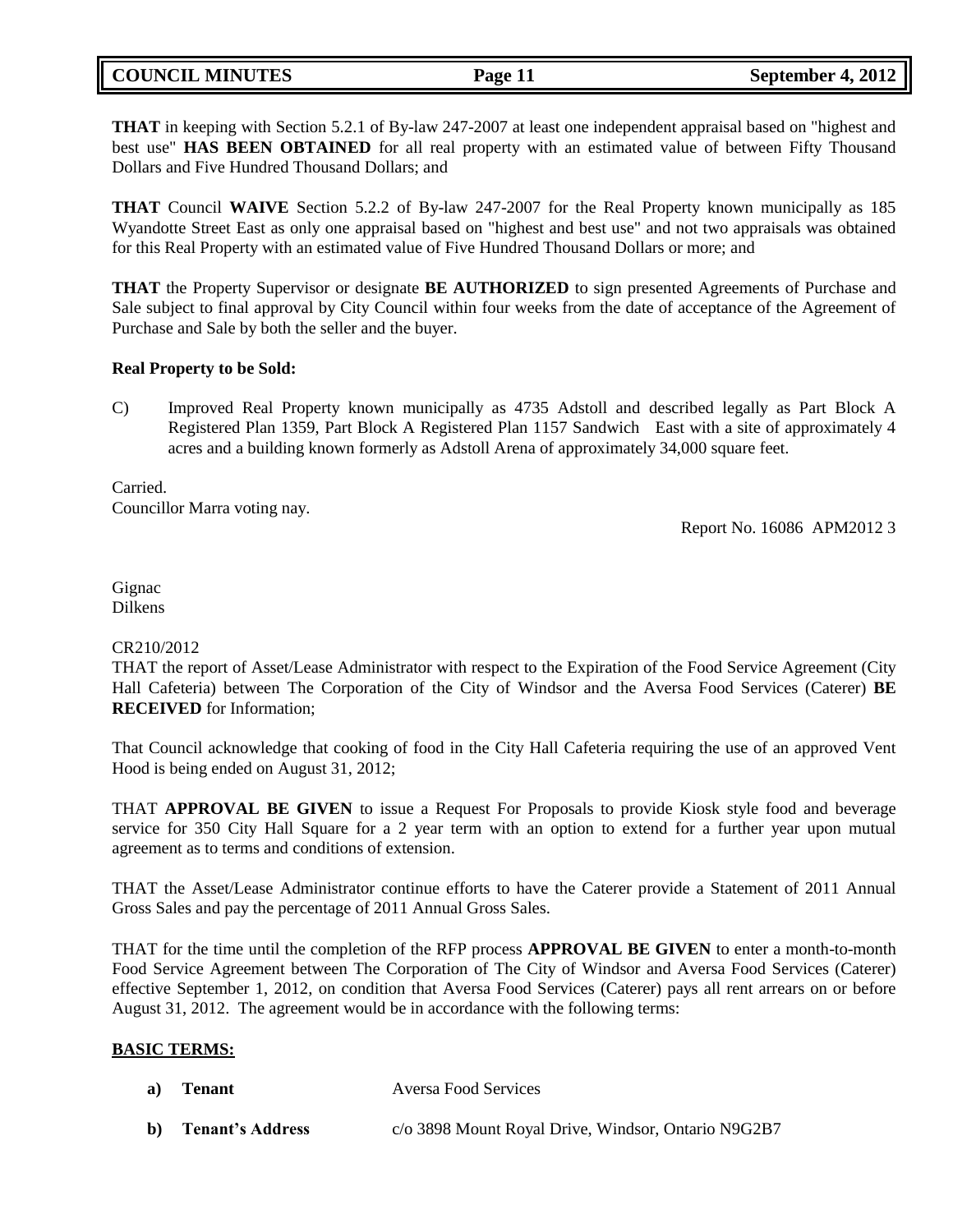## **COUNCIL MINUTES Page 12 September 4, 2012**

| $\mathbf{c})$ | Commencement Date September 1, 2012  |                                                                                                                                                                                                                                                                                             |
|---------------|--------------------------------------|---------------------------------------------------------------------------------------------------------------------------------------------------------------------------------------------------------------------------------------------------------------------------------------------|
| d)            | Month-to-Month<br><b>Term</b>        |                                                                                                                                                                                                                                                                                             |
| $\bf e)$      | <b>Termination Date</b>              | Thirty (30) days notice                                                                                                                                                                                                                                                                     |
| f             | <b>Leased Premises</b>               | portion of City Hall Cafeteria (counter space) Windsor, Ontario                                                                                                                                                                                                                             |
| $\bf{g}$      | <b>Area of Leased Premises</b>       | 180 square feet (approximately)                                                                                                                                                                                                                                                             |
| $\mathbf{h}$  | <b>Base Rent</b>                     | \$500.00 per month plus HST                                                                                                                                                                                                                                                                 |
| i)            | <b>Additional Rent</b>               | 5% of annual sales                                                                                                                                                                                                                                                                          |
| $\bf k)$      | <b>Security Deposit</b>              | None                                                                                                                                                                                                                                                                                        |
| $\bf{l}$      | <b>Land Taxes</b>                    | Included in rent                                                                                                                                                                                                                                                                            |
| $\mathbf{m}$  | <b>Utilities</b>                     | Landlord responsible                                                                                                                                                                                                                                                                        |
| $\mathbf{n}$  | <b>Permitted Use</b>                 | Kiosk style food and beverage vending (no cooking)                                                                                                                                                                                                                                          |
| $\bf{0}$      | <b>Insurance</b>                     | <b>General Liability Insurance</b><br>Minimum Limit \$5,000,000.00<br>Tenant's Legal Liability Insurance<br>Minimum Limit \$300,000.00<br>No changes in policy without thirty (30) days prior written notice to the<br>City of Windsor and the City shall be named as an additional insured |
| $\bf{p})$     | <b>Overholding Monthly</b><br>Rental | \$1,000 per month (plus HST)                                                                                                                                                                                                                                                                |
| <b>q</b> )    | <b>Renewal</b><br>None               |                                                                                                                                                                                                                                                                                             |
| ${\bf r})$    | <b>Guarantor</b>                     | None                                                                                                                                                                                                                                                                                        |
| S)            | <b>Special Provisions:</b>           | That, the current Food Service Agreement (City Hall Cafeteria) between The<br>Corporation of The City of Windsor and Aversa Food Services (Caterer)<br>be terminated by August 31, 2012 or reasonably thereafter as determined<br>by Administration.                                        |

That, cooking of food requiring the use of an approved stove vent hood in the City Hall Cafeteria will cease effective September 1, 2012: and,

THAT the Chief Administrative Officer and City Clerk **BE AUTHORIZED** to sign a Lease Agreement, to be satisfactory in form to the City Solicitor, in content to the Asset/ Lease Administrator, and in financial content to the City Treasurer: and,

THAT in the event the caterer does not pay the rent arrears on or before August 31, 2012 and/or enter into a month to month agreement AUTHORITY BE GRANTED to the City Solicitor or designate to terminate the existing month to month tenancy in accordance with the Commercial Tenancies Act.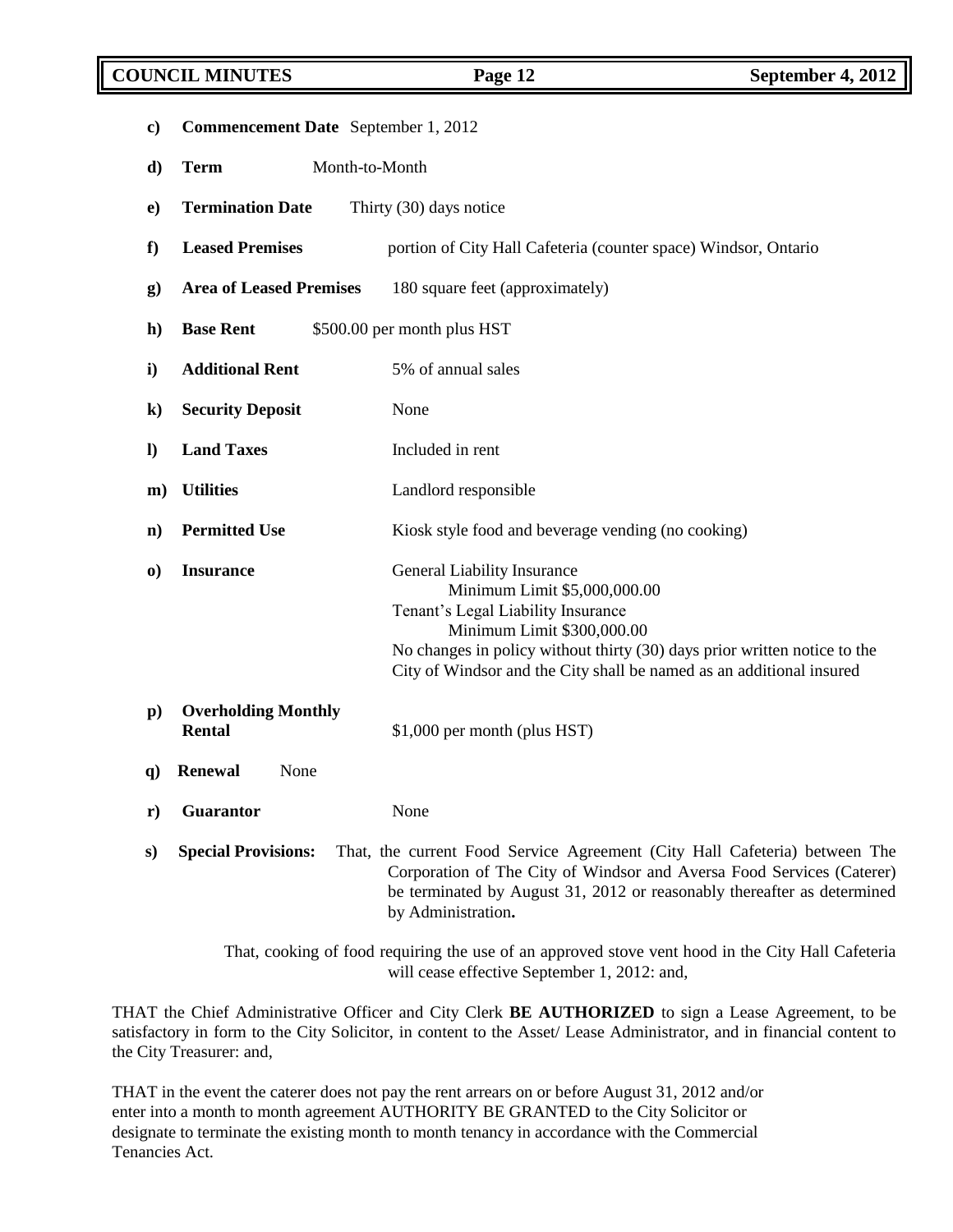Carried.

Aye votes: Councillors Gignac, Sleiman, Hatfield, Dilkens, Payne, and Mayor Francis Nay votes: Councillors Marra, Jones, Valentinis, Maghnieh and Halberstadt

Report No. 16105 APM/11531 4

**Gignac** Halberstadt

## CR211/2012

That Council **RESCIND** Neighbourhood Improvement (Ward) Fund Policy CS.A10.07 and **APPROVE** the attached Ward Fund Policy.

Carried.

Report No. 16103 ACO2012 C5

**Gignac** Halberstadt

## CR212/2012

That subject to the City obtaining a FIT contract at the current rates for electricity generation with the Province of Ontario, Council in accordance with CR233/11 **CONFIRM** the installation of the recommended city-owned 250 kW Solar Photovoltaic system at Forest Glade Arena; AND

That Council **APPROVE**, the revised funding of \$1,195,000 to be from the annual net revenues in the first approximately 6 years of the contract; AND FURTHER

That Council **CONFIRM** the remaining provisions contain in CR233/11.

That subject to the site assessment results Council **AUTHORIZE** Administration to submit six (6) new applications for FIT contracts at a cost of \$3,000 (and \$30,000 refundable application security fee) to be funded from the Energy Reserve Fund; AND

That Council **AUTHORIZE** administration to undertake a detailed site assessment of up to four (4) facilities at a cost of \$8,000 to be funded from the Energy Reserve Fund; AND

That Council **APPROVE** a further amount, estimated at \$62,000, for the contract security fees that will be payable within 10 days of project approval; AND

That the Chief Administrative Officer and City Clerk **BE AUTHORIZED** to sign as may be required agreements, contracts with the Provincial Government and its affiliated agencies as well as Enwin Utilities satisfactory in form to the City Solicitor in technical content to the Manager of Energy Initiatives and in Financial content to the City Treasurer.

Carried.

Report No. 16106 MU/8327 C6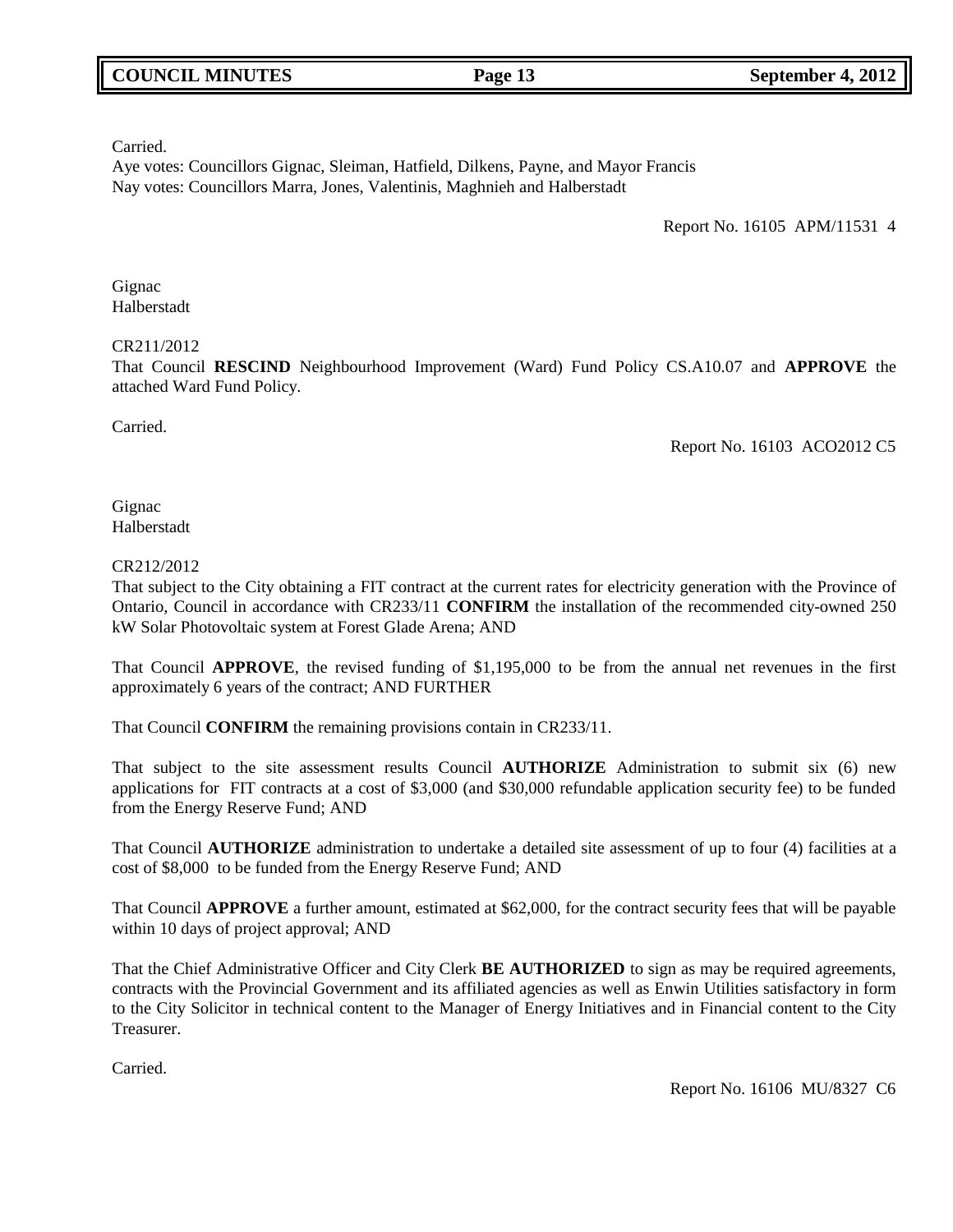## **COUNCIL MINUTES Page 14 September 4, 2012**

Sleiman Payne

#### CR213/2012

That the report of the City Solicitor dated August 15, 2012 entitled Erie Wildlife Rescue – Malden Park **BE WITHDRAWN** as the Erie Wildlife Rescue will not be proceeding with the project. Carried.

Report No. 16090 ZS/11119 7

Jones Dilkens

### CR214/2012

That the request of Windsor Express Basketball Inc. (Ontario Corporation Number 002333069), a team of the National Basketball League of Canada for a license agreement for the use of the WFCU Centre for the 2012/2013 season **BE APPROVED** under the following general terms and conditions, and further, that the Chief Administrator and City Clerk **BE AUTHORIZED** to execute and sign the agreement, satisfactory in technical content to the Executive Director of Recreation and Culture, in financial content to the Chief Financial Officer and City Treasurer, and in form to the City Solicitor.

Terms and Conditions

- a) Term One year period from October 1, 2012 to September 30, 2013.
- b) Fees \$4,530/game to include conversion cost, event staff, bowl/floor rental, two dressing rooms, sports medic and game day box office staff. Additional services may be selected at the applicable rates including credit card service, VIP Parking and security services.
- c) Scheduling the Team will have access to 20 home game dates to be confirmed prior to the start of the season. The City reserves the right to request a change of up to 2 games per season for major events.
- d) Ticket surcharge a surcharge in the amount of \$1 per ticket will be provided to the City, with a maximum of 150 complimentary tickets (or 5% of ticket sales) to which the surcharge does not apply.
- e) Sponsorship and Advertising the Team will be responsible for securing its own sponsorship and advertising and must comply with existing agreements in place at the WFCU Centre.
- f) Office space and Practices the Team will arrange for its own office space and practice time and location.
- g) Insurance The team will provide liability insurance (at its own cost) in the minimum amount of \$5,000,000.00 with other specific terms satisfactory to the Manager of Purchasing and Risk Management and the City Solicitor.
- h) Box Office Services the City will provide box office services and will retain convenience fees. The net proceeds from all ticket sales will flow directly to the Windsor Express team.
- i) Equipment the City will provide the flooring required to host basketball games for the season, as well as access to the general west end scoreclock, house PA system, and media suite. The Team will provide the basketball standards, backboards and nets. The Team is responsible for arranging for the use of additional scoreboards and shot clocks at its own expense.
- j) Staffing The City will provide staffing for the set up and cleaning of the facility. The Team will provide staffing required for team medical services, officials, game day promotions and security as required.
- k) Parking 8 spaces at the back of house will be provided on game days only.
- l) Suites the City has the right to rent suites consistent with current agreements. The team retains the ticket revenue from each suite.
- m) The team will be allocated 1 suite on game days for their use. If all other suites are sold, this suite may be rented out by the City if required.

That the purchase of the basketball flooring and storage unit to host basketball games at the WFCU Centre at an estimated cost of \$125,000 **BE APPROVED** to be funded from Reserve Account #1779. Carried.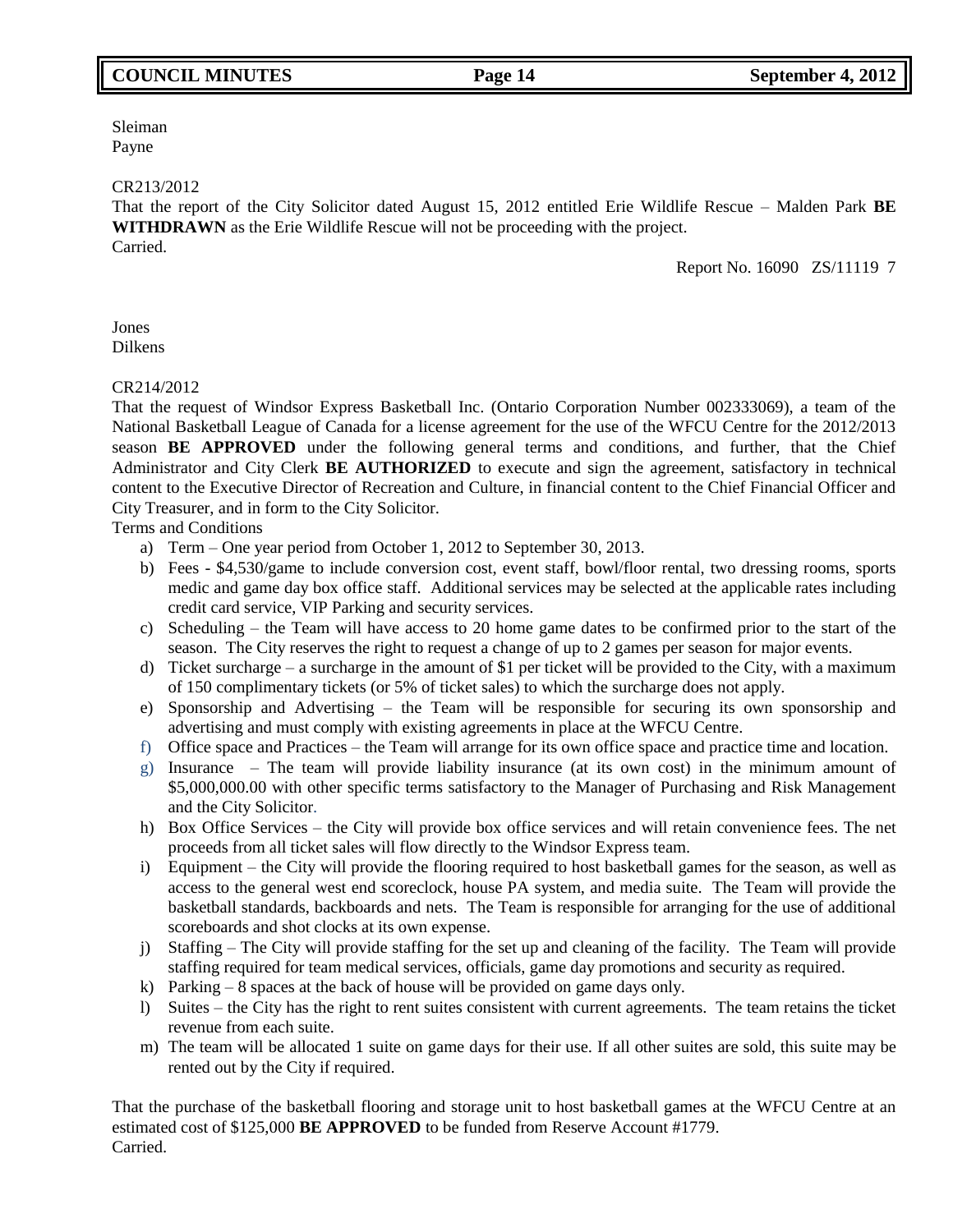## **COUNCIL MINUTES Page 15 September 4, 2012**

Councillor Payne voting nay.

Report No. 16095 SR/8880 8

**Gignac** Halberstadt

## CR215/2012

That the Chief Administrative Officer and City Clerk **EXECUTE A CONTRACT** with the Tecumseh Urgent Care Clinic to administer the 2012 flu vaccinations, satisfactory in legal form to the City Solicitor, including satisfactory insurance coverage, and in technical content to the Executive Director of Human Resources. Carried.

Report No. 16117 AS/11208 C9

Gignac Dilkens

## CR216/2012

That the KPMG Audit Findings Report for the Corporation of the City of Windsor Public Library Board for the year ending December 31, 2011 **BE DEFERRED** ideally to the October 1, 2012 meeting of Council at the same time as the report of the Integrity Commissioner.

Carried.

Councillors Halberstadt, Payne, Marra voting nay.

ML/10013 10

Jones Valentinis

## CR217/2012

That City Council **ENDORSES** the development of a bid proposal for hosting of the 2016-2018 FINA World Swimming Championships (25m), and **AUTHORIZES** the Mayor, Chief Administrative Officer, or City Clerk to sign any necessary documents incidental to bid proposal documents; and

That the Mayor be authorized to retain services required for completion of the bid, not to exceed \$200,000; and

That the Mayor's Office **BE AUTHORIZED** to contribute and execute any necessary bid deposits as required by FINA, with such deposit to be refunded should the event not be awarded to the City of Windsor; and

That all expenditures associated with the placing a bid for the 2016-2018 FINA World Swimming Championships  $(25m)$  **BE FUNDED** through the "Events – Bid Preparation" allocation authorized under Section 10 of M267-2012.

Carried.

Councillors Marra and Halberstadt voting nay.

Report No. 16121 SR/11543 11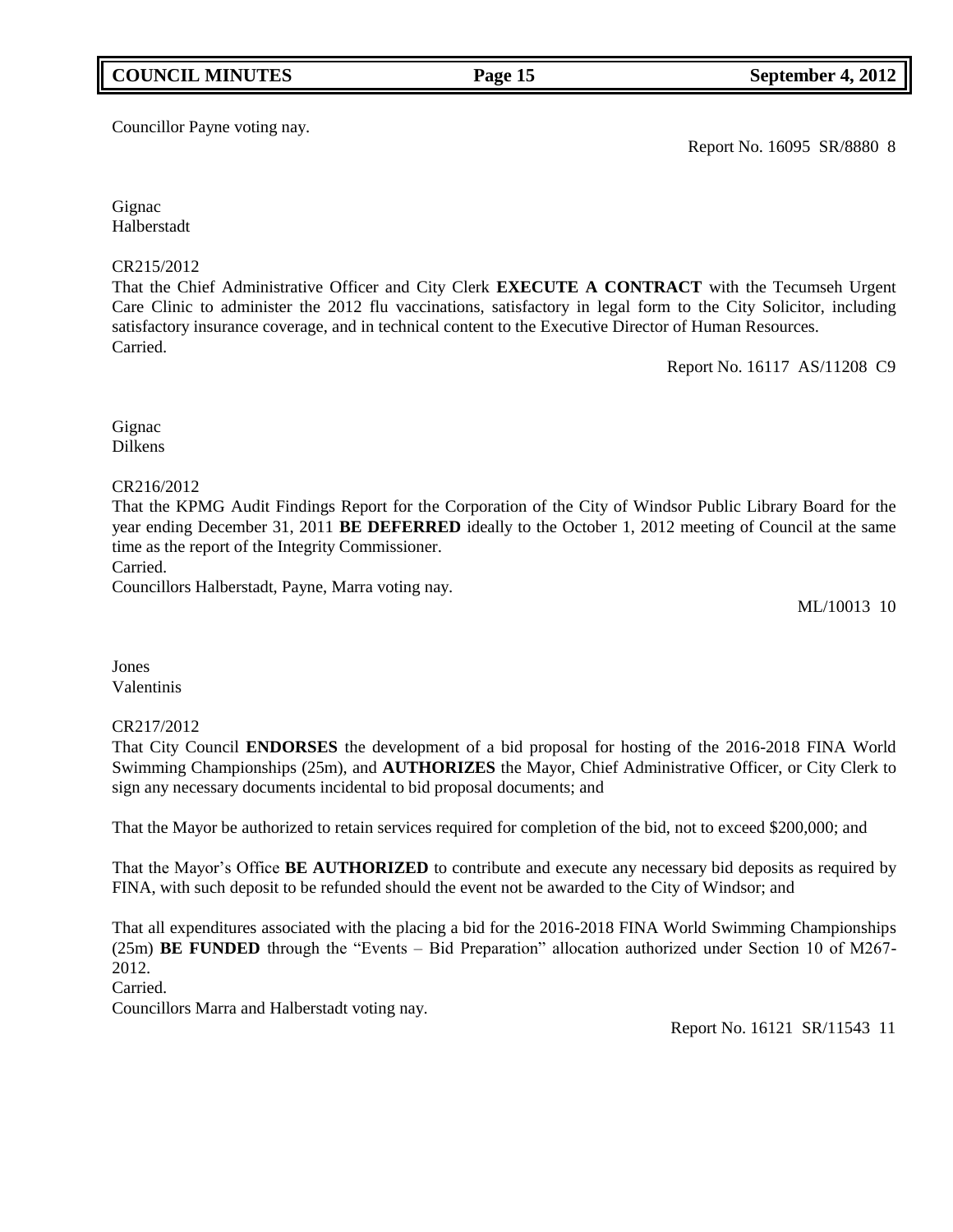# **STANDING COMMITTEE RESOLUTIONS**

Moved by Councillor Maghneih, seconded by Councillor Marra,

**M407-2012** That **Report No. 82 of the Planning Standing Committee** of its meeting held August 13, 2012 regarding Plan of Subdivision – North Neighbourhood – East Riverside generally bounded by Riverside Drive East, Little River Road, the Little River west of Bellagio Drive – 1027458 Ontario Inc., **BE ADOPTED** as presented.

Carried.

Report Number 16070 ZB/5870

Moved by Councillor Maghneih, seconded by Councillor Marra,

**M408-2012** That **Report No. 83 of the Planning Standing Committee** of its meeting held August 13, 2012 regarding Rezoning, 2001 Provincial Road, 873605 Ontario Inc., **BE ADOPTED** as presented. Carried.

Report Number 16071 ZB/11498

Moved by Councillor Maghneih, seconded by Councillor Marra,

**M409-2012** That **Report No. 84 of the Planning Standing Committee** of its meeting held August 13, 2012 regarding Amendment to Sign By-Law 250-2004 for Windsor-Essex County Children's Aid Society, 1671 Riverside Drive East, **BE ADOPTED** as presented.

Carried.

Report Number 16067 SBS2012

## **COUNCIL MINUTES Page 16 September 4, 2012**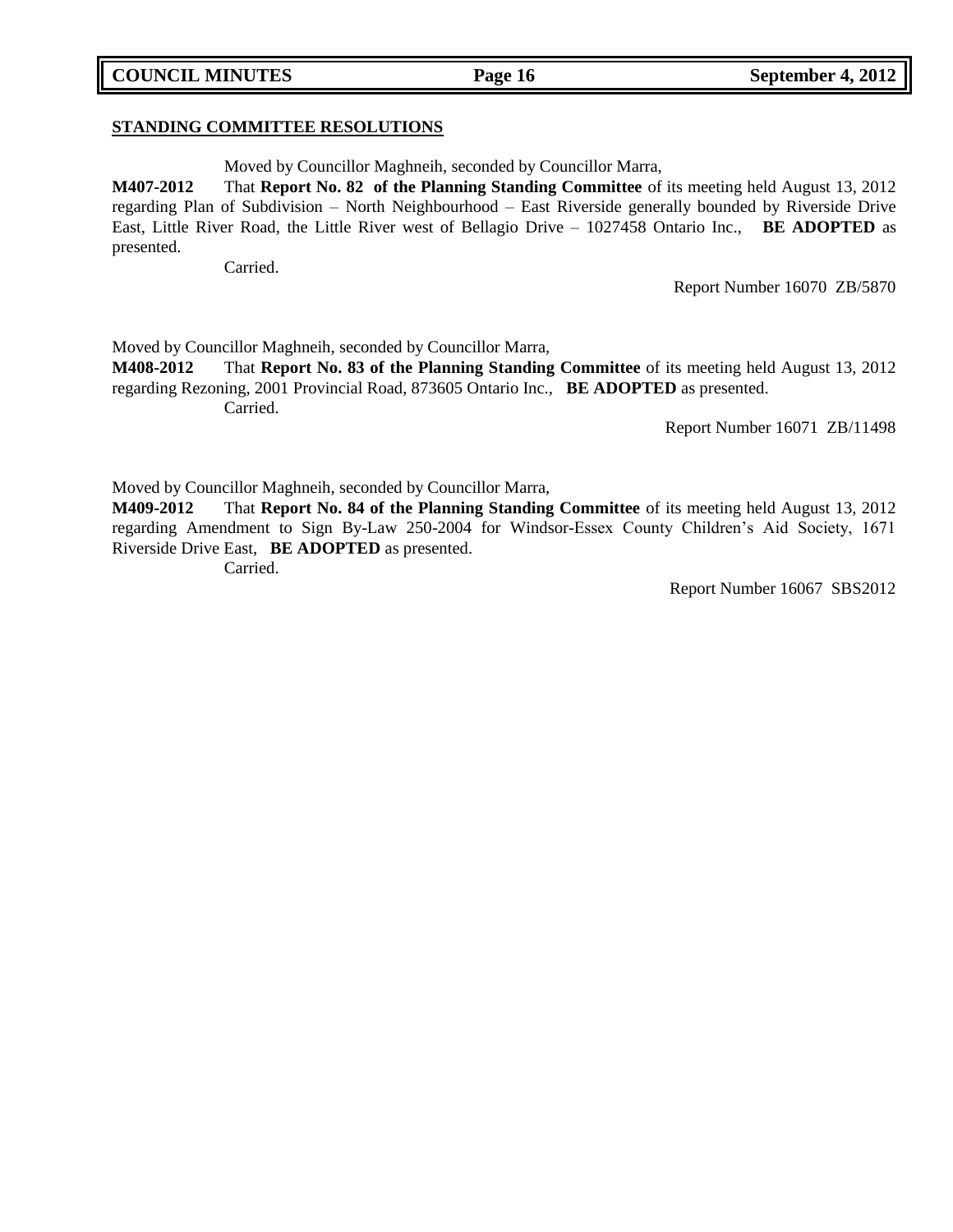| <b>COUNCIL MINUTES</b> |
|------------------------|
|                        |

**COUNCIL MINUTES COUNCIL SEPTEMBER 4, 2012** 

**Adopted by Council at its meeting held September 4, 2012 [M402-2012]** VC/bm

# **SPECIAL MEETING OF COUNCIL – IN CAMERA September 4, 2012**

## **Meeting called to order at: 5:00 p.m.**

## **Members in Attendance:**

Mayor E. Francis Councillor D. Dilkens Councillor R. Jones Councillor A. Halberstadt Councillor F. Valentinis Councillor P. Hatfield Councillor J. Gignac Councillor A. Maghnieh Councillor H. Payne Councillor E. Sleiman

## **Members Absent:**

Councillor B. Marra

## **Also in attendance:**

- H. Reidel, Chief Administrative Officer
- M. Sonego, City Engineer and Corporate Leader Environmental Protection and Transportation
- G. Wilkki, City Solicitor and Corporate Leader Economic Development and Public Safety
- V. Critchley, City Clerk/Licence Commissioner and Corporate Leader Public Engagement and Human Resources
- O. Colucci, Chief Financial Officer/City Treasurer and Corporate Leader Finance and Technology
- N. Coleman, Mayor's Chief of Staff
- J. Lechicky, Manager Employee Relations (Item 1)
- V. Mihalo, Executive Director, Human Resources (Item 1)

## **Verbal Motion is presented by Councillor Jones, seconded by Councillor**

## **Dilkens,**

**that Rule 3.3 (c) of the** *Procedure By-law, 98-2011,* **BE WAIVED to add the following Agenda items:**

**2. Property Matter – in-camera question from Councillor Valentinis**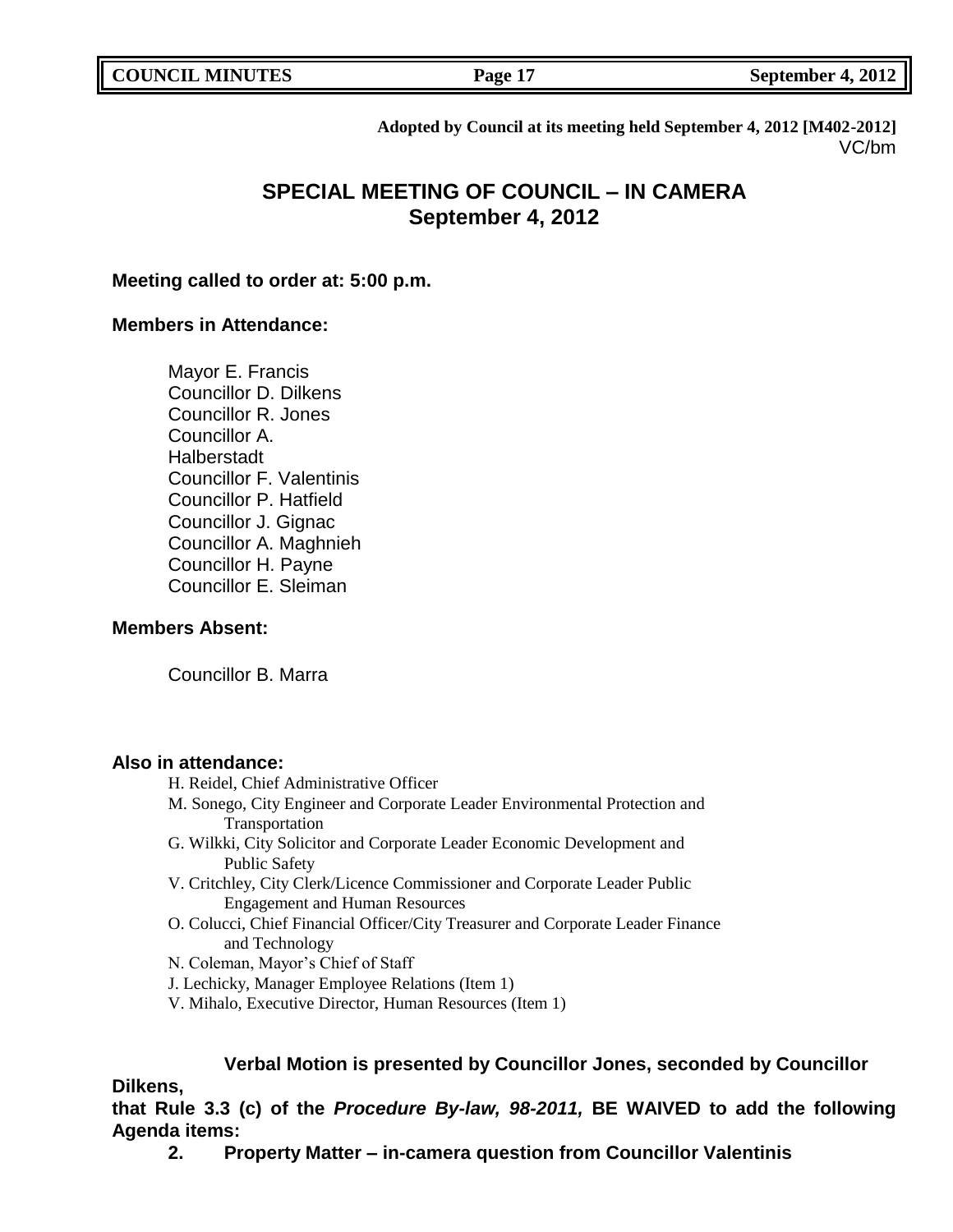**Motion Carried.**

# **Verbal Motion is presented by Councillor Dilkens, seconded by Councillor Gignac,**

**to move in Camera for discussion of the following item(s):**

| Item No. | <b>Subject</b>                               | Section – Pursuant          | to        |
|----------|----------------------------------------------|-----------------------------|-----------|
|          |                                              | <b>Municipal Act, 2001,</b> | <b>as</b> |
|          |                                              | amended                     |           |
|          | <b>Personal matter – labour negotiations</b> | 239(2)(d)                   |           |
|          |                                              |                             |           |
|          | Property matter – in-camera question from    | 239(2)(c)                   |           |
|          | <b>Councillor Valentinis - ADDED</b>         |                             |           |

## **Motion Carried.**

## **Declarations of Pecuniary Interest:**

None declared.

**Discussion on the items of business. (Item 1)**

## **Verbal Motion is presented by Councillor Dilkens, seconded by Councillor Gignac,**

**to move back into public session.**

**Motion Carried.**

## **Moved by Councillor Jones, seconded by Councillor Dilkens,**

## **THAT the Clerk BE DIRECTED to transmit the recommendation(s) contained in the report(s) discussed at the In-Camera Council Meeting held September 4, 2012 directly to Council for consideration at the next Regular Meeting.**

1. That the recommendation contained in the in-camera report from the Manager of Employee Relations, Executive Director of Human Resources, City Clerk/Licence Commissioner and Corporate Leader Public Engagement and Human Services and Chief Financial Officer/City Treasurer and Corporate Leader Finance and Technology respecting a personal matter – labour negotiations **BE APPROVED**.

## **Motion Carried.**

2. That the in-camera question from Councillor Valentinis on a property matter **BE RECEIVED**.

## **Moved by Councillor Gignac, seconded by Councillor Jones, That the special meeting of council held September 4, 2012 BE ADJOURNED.**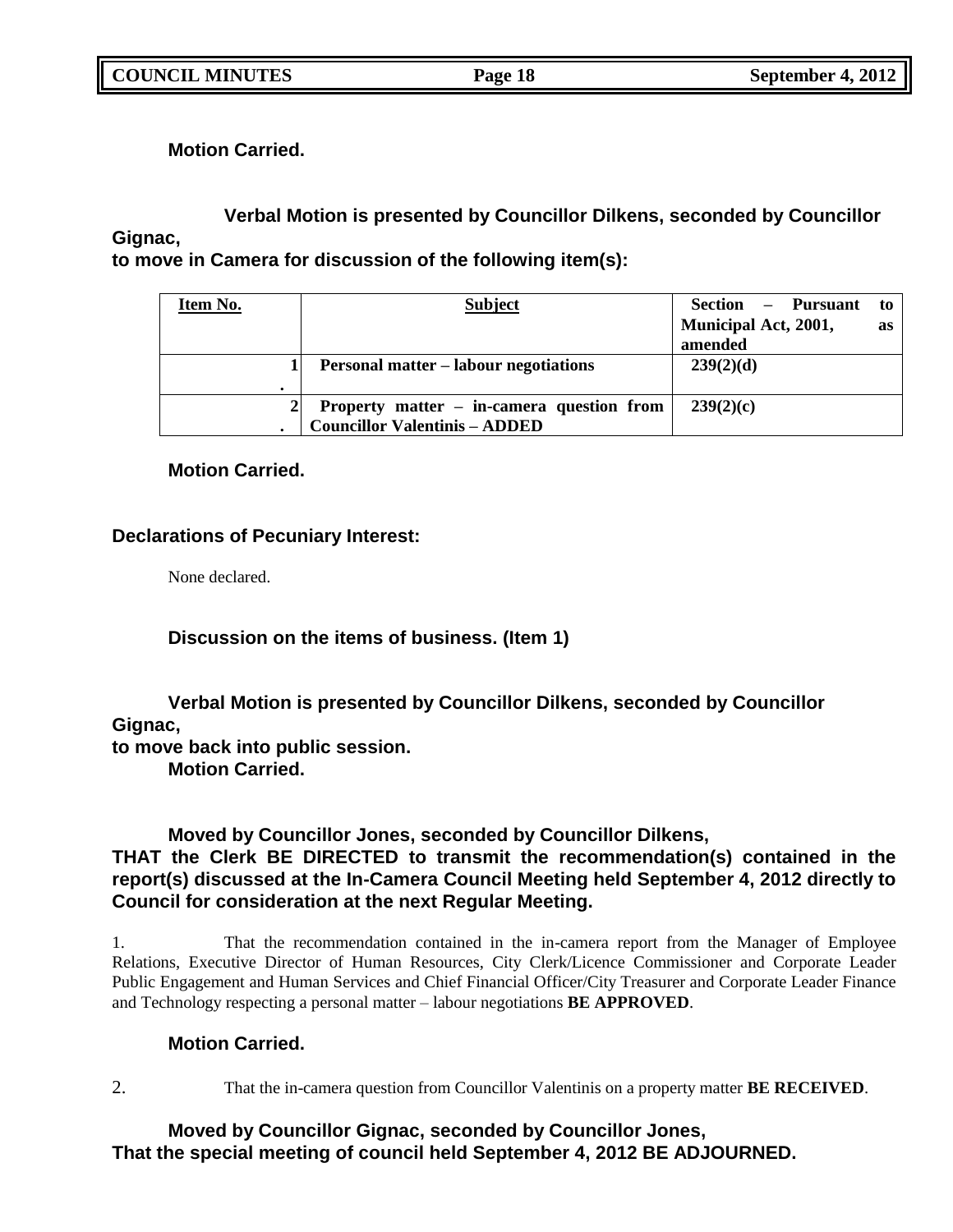**(Time: 5:45 p.m.) Motion Carried.**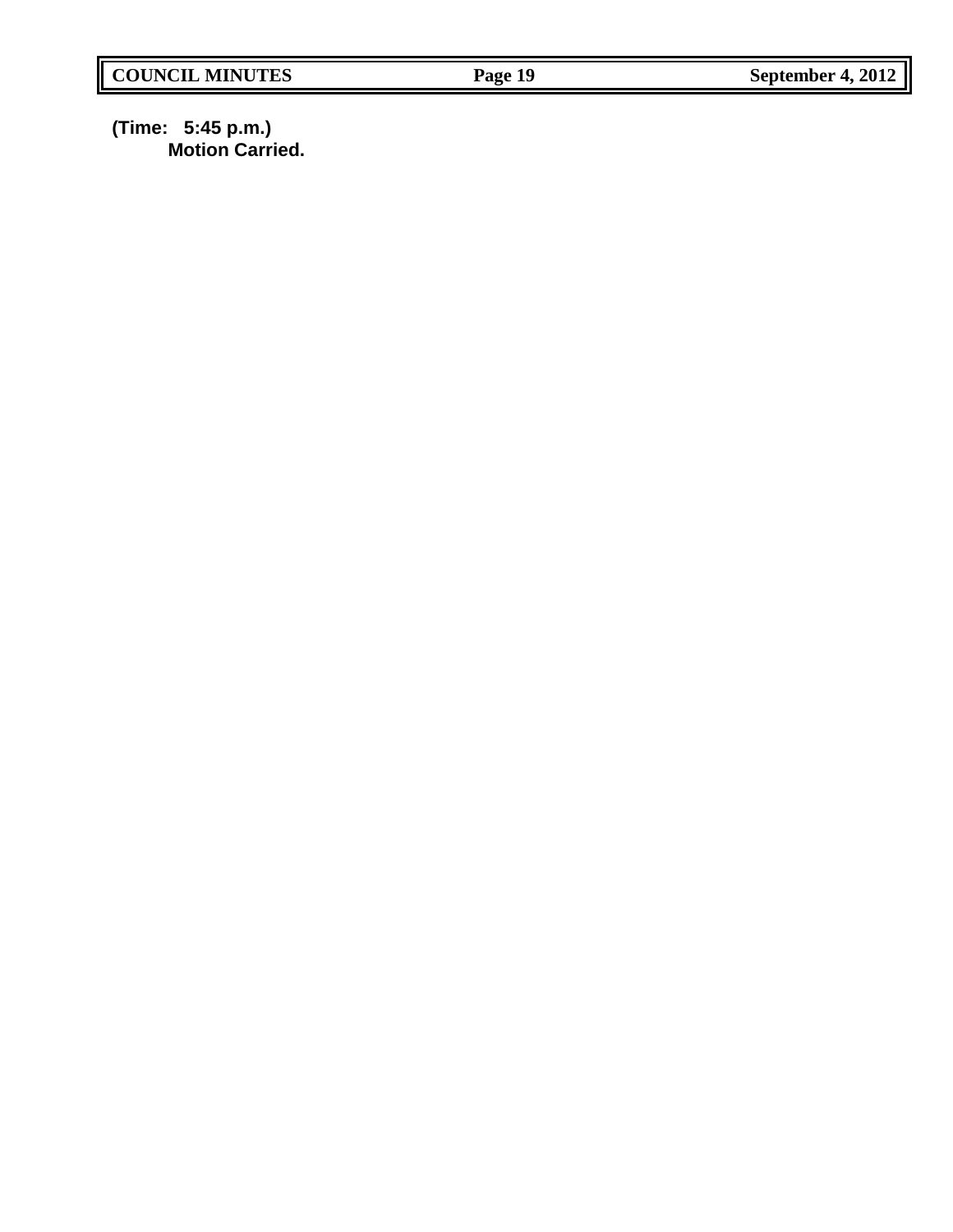| <b>COUNCIL MINUTES</b> | Page 20 | September 4, 2012 |
|------------------------|---------|-------------------|
|                        |         |                   |

## **Adopted by Council at its meeting held September 4, 2012 [M403-2012] VC/bm**

**Windsor, Ontario, September 4, 2012**

## **REPORT OF THE STRIKING COMMITTEE of its meeting held** August 27, 2012

| Mayor E. Francis          |
|---------------------------|
| Councillor J. Gignac      |
| Councillor R. Jones       |
| Councillor B. Marra       |
| Councillor F. Valentinis  |
| Councillor P. Hatfield    |
| Councillor E. Sleiman     |
| Councillor A. Halberstadt |
| Councillor H. Payne       |
| Councillor D. Dilkens     |
|                           |

**ABSENT**: None

### **Declarations of Pecuniary Interest:**

None declared.

Your Committee submits the following recommendations:

1. That a panel comprised of interested Striking Committee members interview those individuals shortlisted for the *Audit Advisory Committee* and to make a recommendation to Striking Committee regarding the final appointments.

(2) That Claudia Monte **BE APPOINTED** to the *Committee of Adjustment* for the term ending November 30, 2014, or until a successor is appointed, to fill the vacancy of Robert Hayes, resigned.

(3) That Michelle Falconio **BE APPOINTED** to the *Downtown Windsor Business Improvement Area Board of Management* for the term ending November 30, 2014.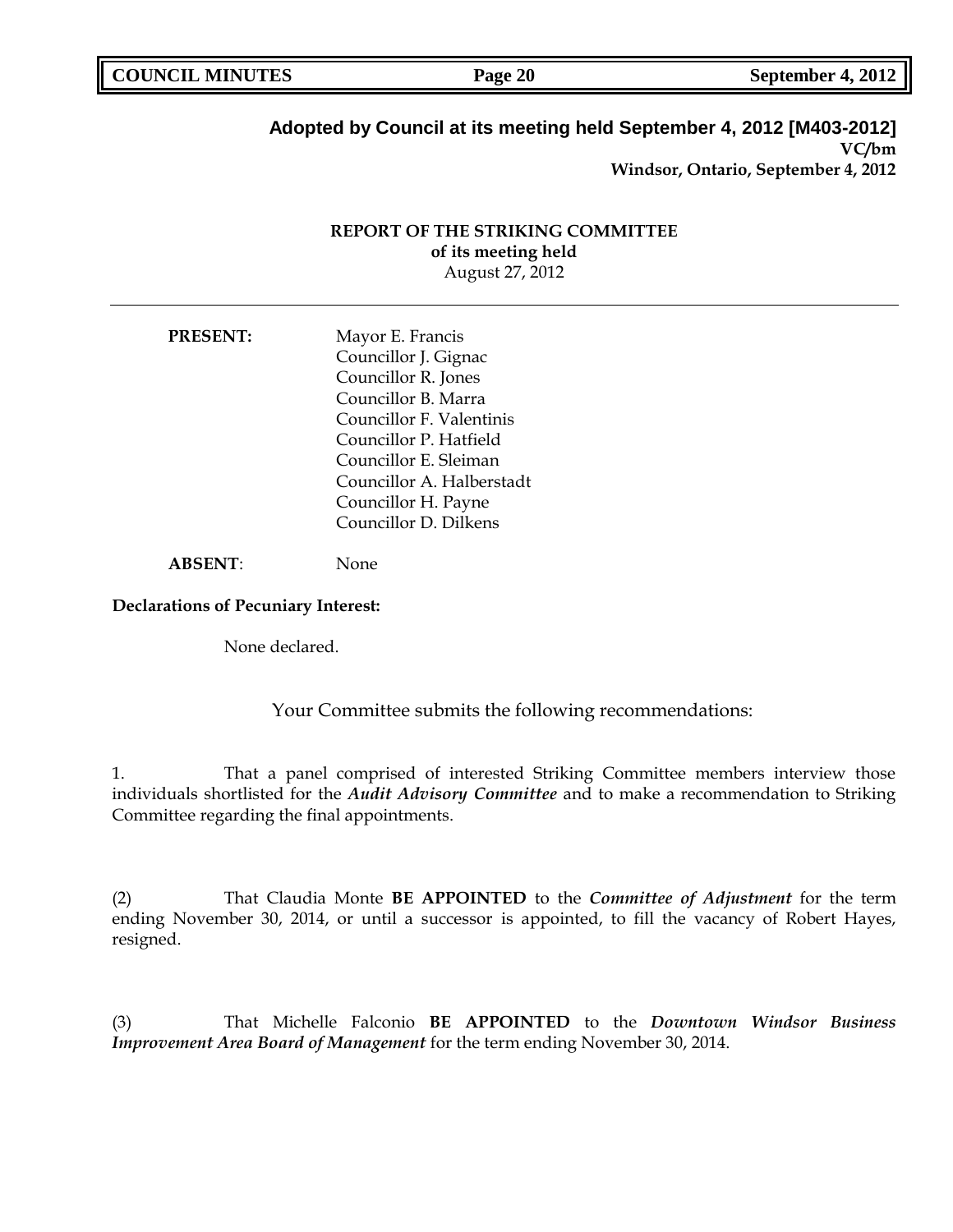| <b>COUNCIL MINUTES</b> | Page 21 | September 4, 2012 |
|------------------------|---------|-------------------|
|                        |         |                   |

(4) That Kim Orr **BE APPOINTED** to the *Town and Gown Committee* for the term ending November 30, 2014 or until a successor is appointed, to fill the vacancy of Andre Capaldi, resigned.

CHAIR

CITY CLERK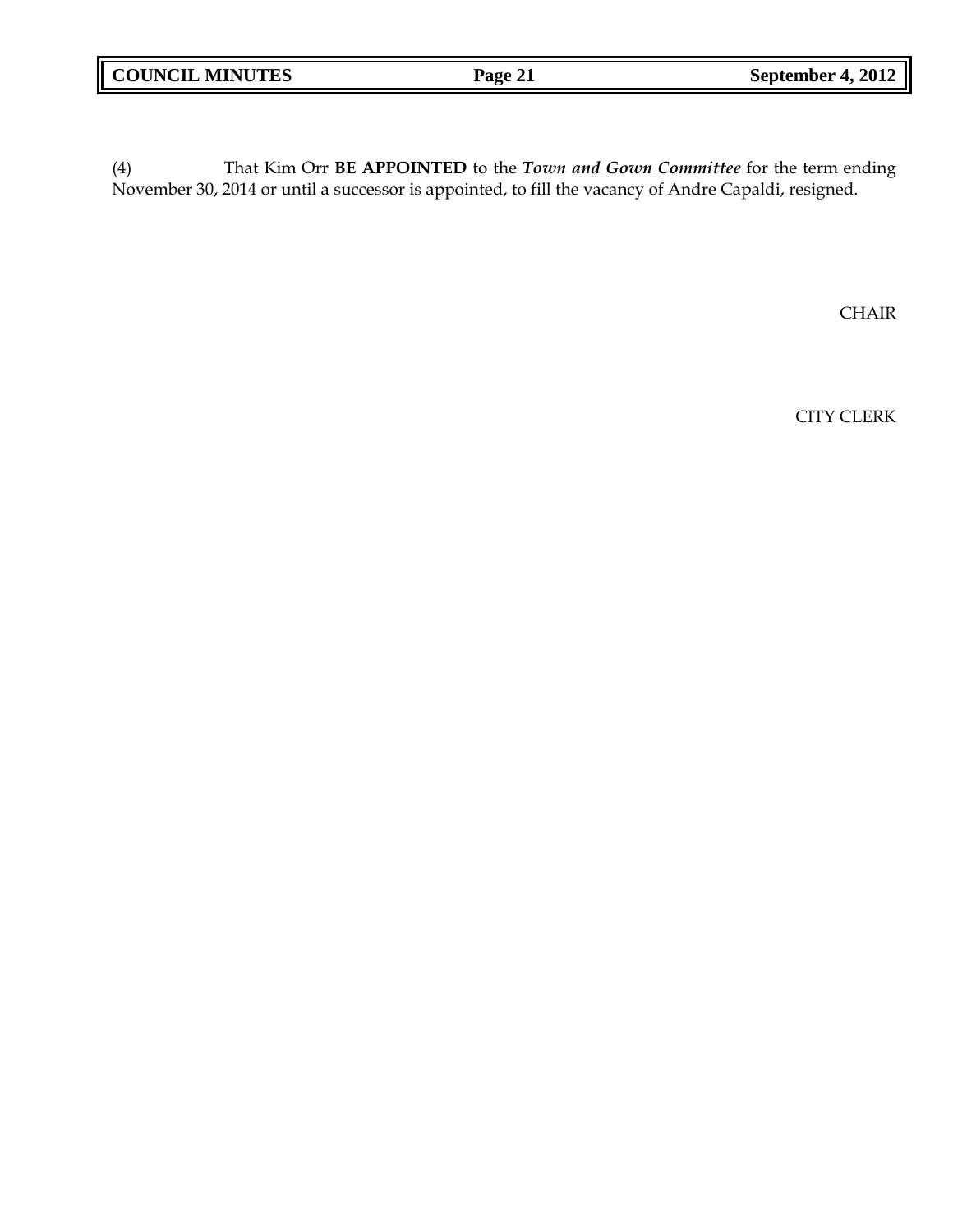| <b>COUNCIL MINUTES</b> |  |
|------------------------|--|
|------------------------|--|

**Adopted by Council at its meeting held September 4, 2012 [M407-2012]** /AC Windsor, Ontario September 4, 2012

## **REPORT NO. 82** of the **PLANNING STANDING COMMITTEE** of its meeting held August 13, 2012

**Present: Councillor Joanne Gignac Councillor Alan Halberstadt Councillor Percy Hatfield Councillor Bill Marra, Chair Merrill Baker Barbara Bjarneson Cheryl Cross-Leal**

**Regrets: Councillor Ed Sleiman**

That the following recommendations of the Planning Standing Committee **BE APPROVED** as follows**:** 

Moved by Councillor Gignac, seconded by Ms. Bjarneson

I. That the Draft Approval Plan of Subdivision, File No. Z-101/97 (1027458 Ontario Incorporated), For lands generally bounded by Riverside Drive East, Little River Road, the Little River and west of Bellagio Drive, as shown on attached Map No. Z-101/97-2 (Revised), as illustrated in Appendix 'A', **BE AMENDED** in accordance with the plan dated August 2012, as illustrated in Appendix 'B' of this report.

II. That Council Resolution CR291/2001, as illustrated in Appendix 'C' of this report, **BE AMENDED** by deleting Recommendation IV (B) (c) and replacing it with the following wording:

> ―(c) conveyed Block 22, as identified on Map No. Z-101/97-2 (Revised), as amended and dated August 2012, and made a cash-in-lieu contribution, at a rate of \$100,000.00 per acre for 2.3 acres of parkland, comprised of the remaining 0.7 acres of the 5% parkland requirement for this plan of subdivision and 1.6 acres owing from a previous development by this owner";

III. That Council Resolution CR291/2001, as presented in Appendix 'C' of this report, **BE AMENDED** by adding to Recommendation V the following condition:

> ―6. That the Chief Administrative Officer and City Clerk **BE AUTHORIZED** to sign all necessary agreements and documents approved as to form and content satisfactory to the City Solicitor"; and

IV. That the City gratuitously convey the 1 foot reserves described as Blocks 112 and 116 on Plan 12M-500 and Part of Block 117 on Plan 12M-500, being Parts 63 and 64 on Plan 12R-21263 to 1027458 Ontario Incorporated and that the transaction **BE COMPLETED** electronically pursuant to By-law Number 366-2003.

Carried.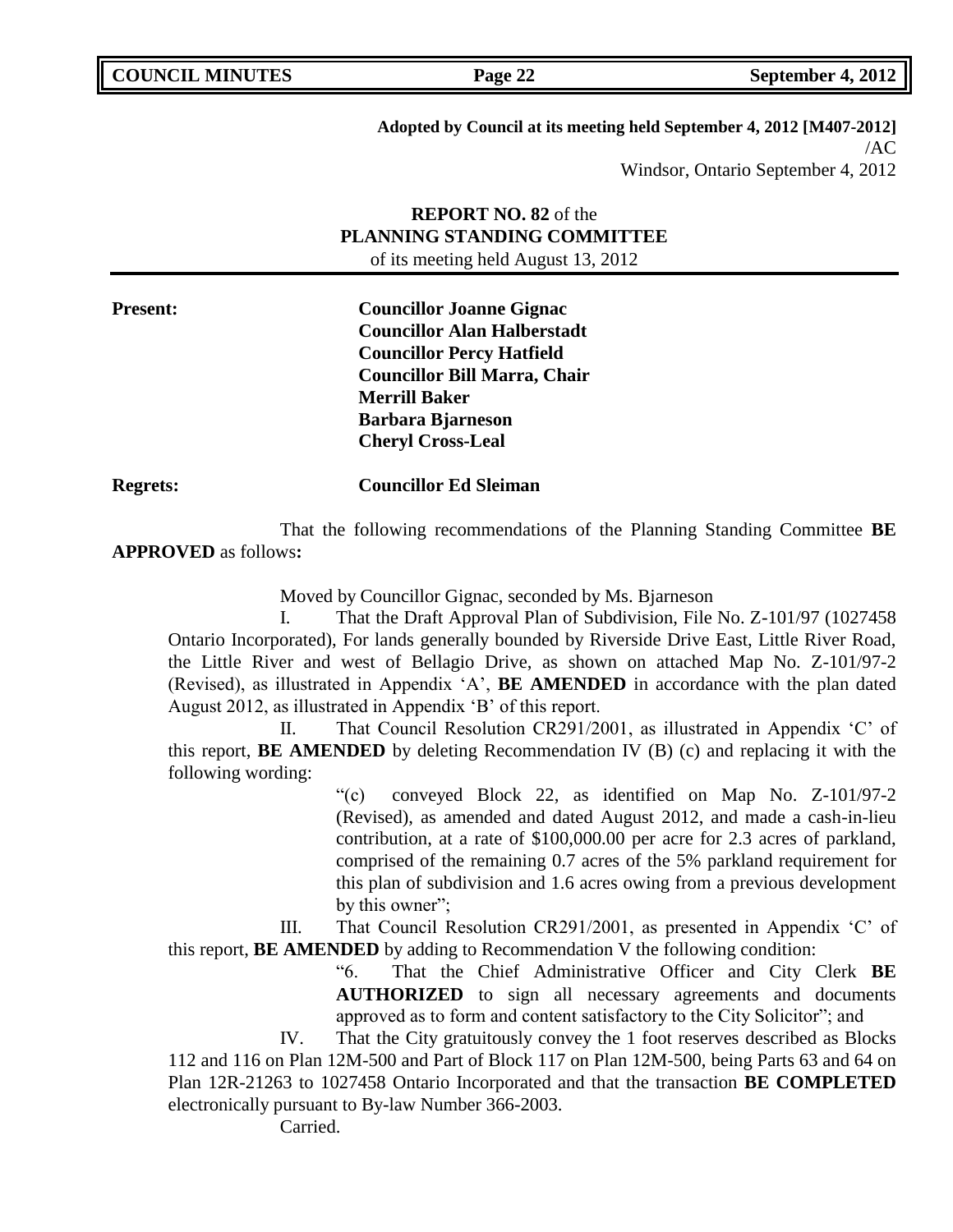| <b>COUNCIL MINUTES</b> | Page 23 | September 4, 2012 |
|------------------------|---------|-------------------|
|                        |         |                   |

*Clerk's Note:*The report authored by the City Planner dated July 23, 2012 entitled "Plan of Subdivision – North Neighbourhood – East Riverside generally bounded by Riverside Drive East, Little River Road, the Little River and west of Bellagio Drive - 1027458 Ontario Inc." is *attached* as background information.

**Livelink # 16070, ZP/5870**

**\_\_\_\_\_\_\_\_\_\_\_\_\_\_\_\_\_\_\_\_\_\_\_\_\_\_\_\_\_\_\_\_\_\_**

\_\_\_\_\_\_\_\_\_\_\_\_\_\_\_\_\_\_\_\_\_\_\_\_\_\_\_\_\_\_\_\_\_\_

**CHAIRPERSON**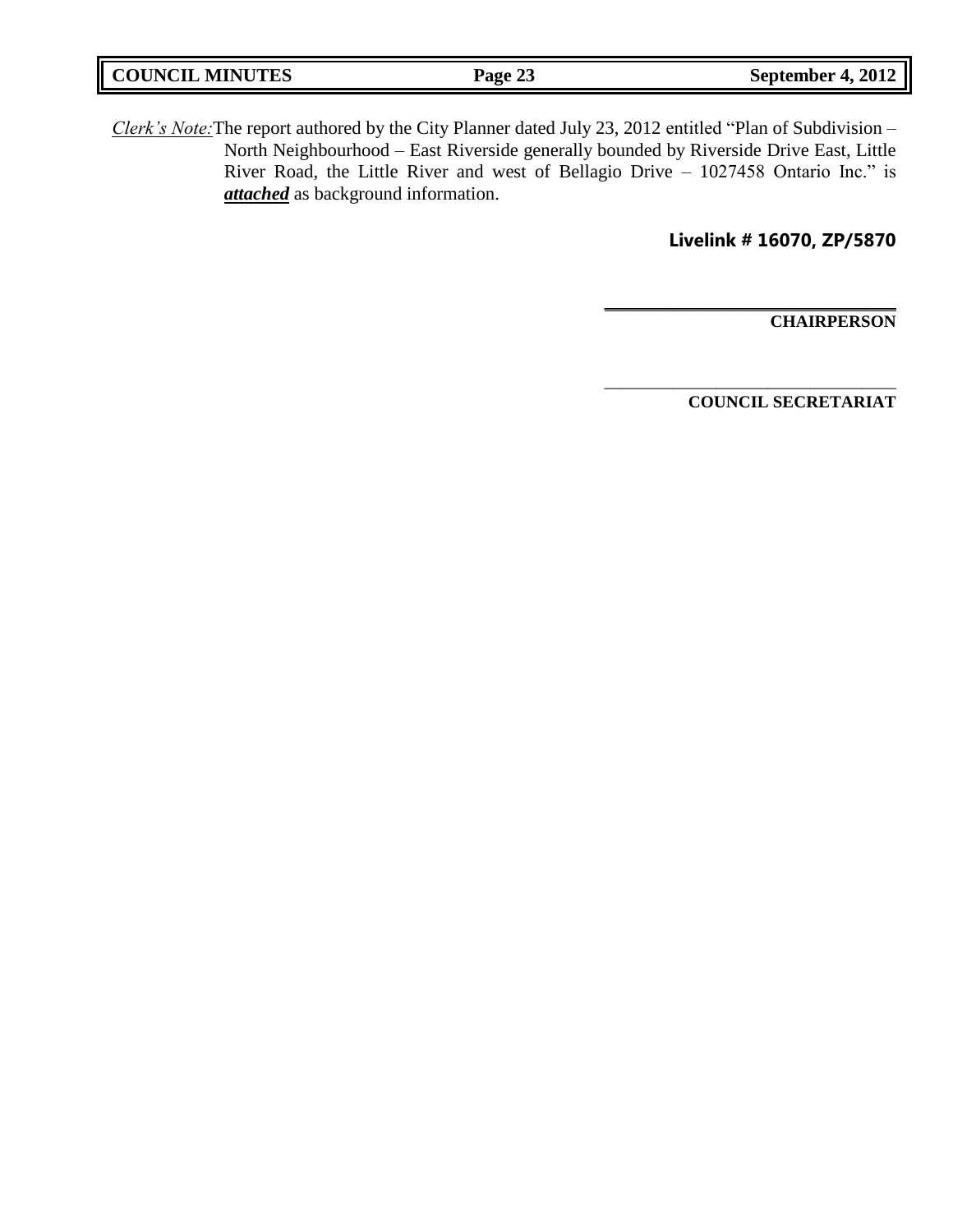A**dopted by Council at its meeting held September 4, 2012 [M408-2012]** /AC Windsor, Ontario September 4, 2012

## **REPORT NO. 83** of the **PLANNING STANDING COMMITTEE** of its meeting held August 13, 2012

**Present: Councillor Joanne Gignac Councillor Alan Halberstadt Councillor Percy Hatfield Councillor Bill Marra, Chair Merrill Baker Barbara Bjarneson Cheryl Cross-Leal**

**Regrets: Councillor Ed Sleiman**

That the following recommendations of the Planning Standing Committee **BE APPROVED** as follows**:** 

Moved by Ms. Cross-Leal, seconded by Mr. Baker

That an amendment to the Zoning By-law 8600 **BE APPROVED** to change the zoning of the property located on the south side of Provincial Road, west of Walker Road, described as part Farm Lots 13 & 14, Concession 6 (Geographically formerly Sandwich East), being Parts 2, 3, 5 & 6, Plan 12R-19026, and municipally known as 2001 Provincial Road, by adding the following site specific provisions:

a. That a "Personal Service Shop" and a "Retail Store" shall be additional permitted uses;

b. That Section  $17(1)(a)(viii)$  shall not apply.

Carried.

*Clerk's Note:*The report authored by the City Planner dated July 24, 2012 entitled "Rezoning, 2001 Provincial Road, 873605 Ontario Inc." is *attached* as background information.

## **Livelink # 16071, ZB/11498**

**\_\_\_\_\_\_\_\_\_\_\_\_\_\_\_\_\_\_\_\_\_\_\_\_\_\_\_\_\_\_\_\_\_\_**

\_\_\_\_\_\_\_\_\_\_\_\_\_\_\_\_\_\_\_\_\_\_\_\_\_\_\_\_\_\_\_\_\_\_

**CHAIRPERSON**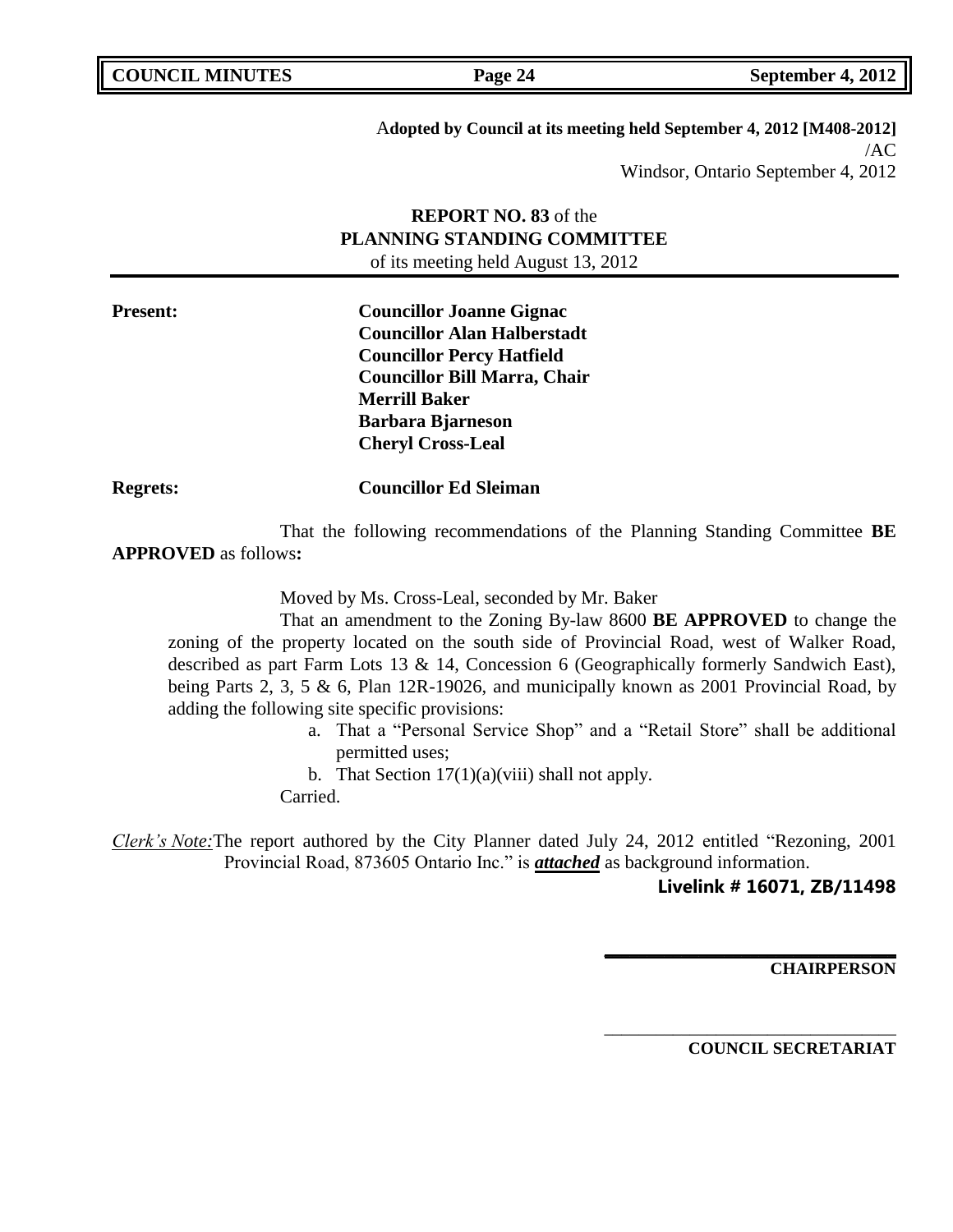| <b>COUNCIL MINUTES</b> |  |
|------------------------|--|
|------------------------|--|

**Adopted by Council at its meeting held September 4, 2012 [M409-2012]** /AC

Windsor, Ontario September 4, 2012

## **REPORT NO. 84** of the **PLANNING STANDING COMMITTEE** of its meeting held August 13, 2012

## **Present: Councillor Joanne Gignac Councillor Alan Halberstadt Councillor Percy Hatfield Councillor Bill Marra, Chair**

**Regrets: Councillor Ed Sleiman**

That the following recommendations of the Planning Standing Committee **BE APPROVED** as follows**:** 

Moved by Councillor Halberstadt, seconded by Councillor Gignac

That the application of Windsor-Essex Children's Aid Society for an amendment to the Windsor Sign By-law 250-2004 **BE APPROVED** as follows:

- a) Update the existing ground sign and replace the existing electronic changing copy LED board with a new animated LED board; and
- b) Install a wall sign on the north building facade as depicted by the Appendices.

Carried.

*Clerk's Note:*The report authored by the City Planner dated July 25, 2012 entitled "Amendment to Sign By-law 250-2004 for Windsor-Essex Children's Aid Society, 1671 Riverside Drive East" is *attached* as background information.

## **Livelink # 16067, SBS2012**

**\_\_\_\_\_\_\_\_\_\_\_\_\_\_\_\_\_\_\_\_\_\_\_\_\_\_\_\_\_\_\_\_\_\_**

\_\_\_\_\_\_\_\_\_\_\_\_\_\_\_\_\_\_\_\_\_\_\_\_\_\_\_\_\_\_\_\_\_\_

**CHAIRPERSON**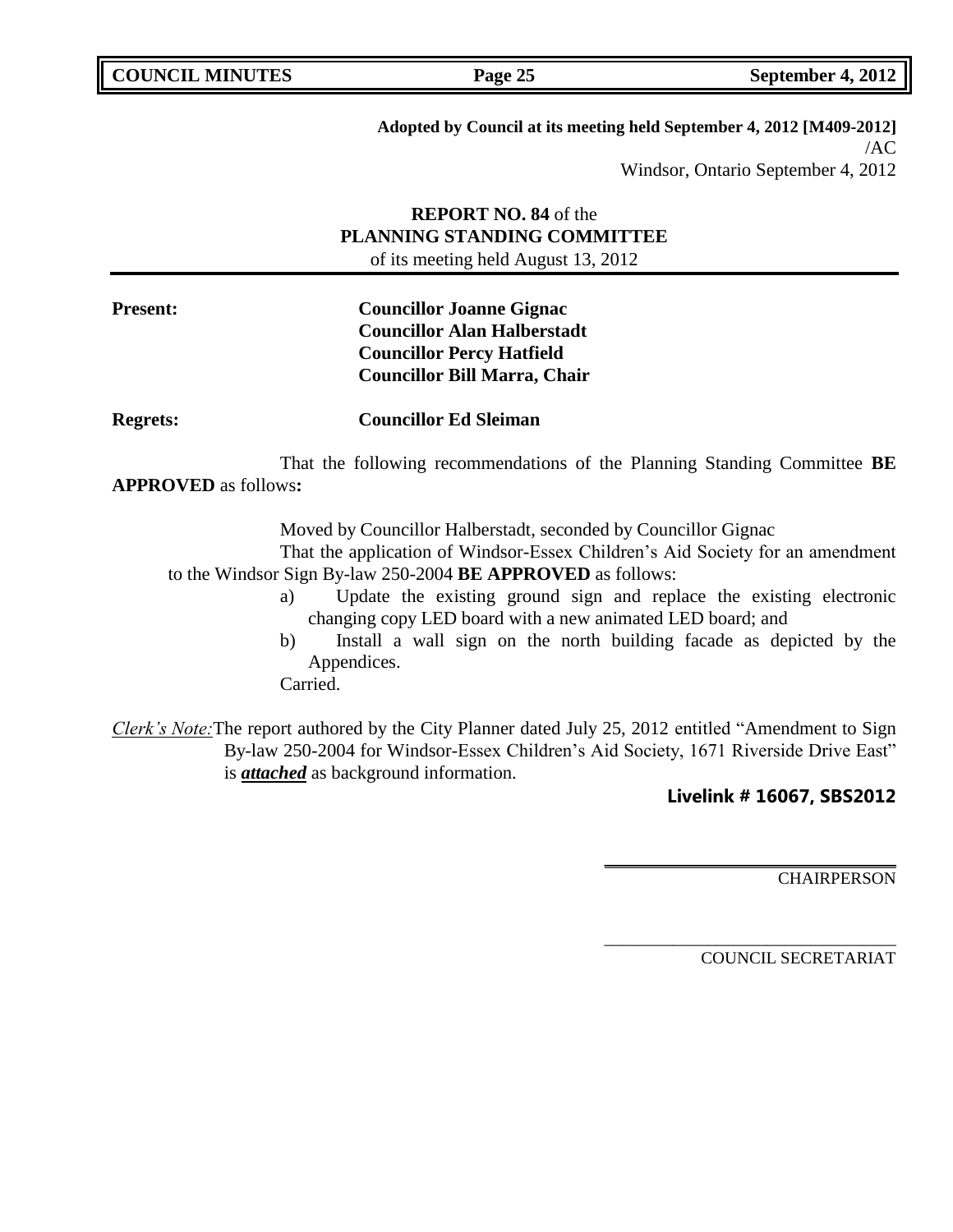**Adopted by Council at its meeting held September 4, 2012 [M401-2012]** /AC Windsor, Ontario September 4, 2012

## **REPORT NO. 85** of the **PLANNING STANDING COMMITTEE** of its meeting held August 13, 2012

**Present: Councillor Joanne Gignac Councillor Alan Halberstadt Councillor Percy Hatfield Councillor Bill Marra, Chair**

**Regrets: Councillor Ed Sleiman**

That the following recommendations of the Planning Standing Committee **BE APPROVED** as follows**:** 

Moved by Councillor Halberstadt, seconded by Councillor Gignac

1. That Council **SUPPORT** the construction and operation of rooftop solar generation projects in the Province's ‗Feed in Tariff' (FIT) Program with a **"blanket" support motion for those projects on lands designated and zoned Industrial or Waterfront Port;**

2. That Council **SUPPORT** the construction and operation of rooftop solar generation projects in the Province's FIT Program **and delegate the decision to support applications in other land use categories to the City Planner based on staff review of land use compatibility.** The land uses that would be subject to review include Open Space, Natural Heritage, Windsor Airport, Business Park, Commercial, Major Institutional and Residential; applications in these designations would be subject to review for land use compatibility.

3. That Council **CONFIRM** that this resolution's sole purpose is to enable the participants in the FIT Program to receive priority points under the FIT Program and may not be used for the purpose of any other form of municipal approval in relation to the Application or Projects or any other purpose.

As there is no applicable fee for review the applications that would be evaluated in 2012 would be monitored and reviewed for fees in 2013, if necessary.

Carried.

*Clerk's Note:* The report authored by the City Planner dated July 30, 2012 entitled "Municipal Support" for Solar Rooftops Panels under the Feed in Tariff (FIT) Program" is **attached** as background information.

**Livelink # 16078, MU/8327**

**\_\_\_\_\_\_\_\_\_\_\_\_\_\_\_\_\_\_\_\_\_\_\_\_\_\_\_\_\_\_\_\_\_\_**

\_\_\_\_\_\_\_\_\_\_\_\_\_\_\_\_\_\_\_\_\_\_\_\_\_\_\_\_\_\_\_\_\_\_

**CHAIRPERSON**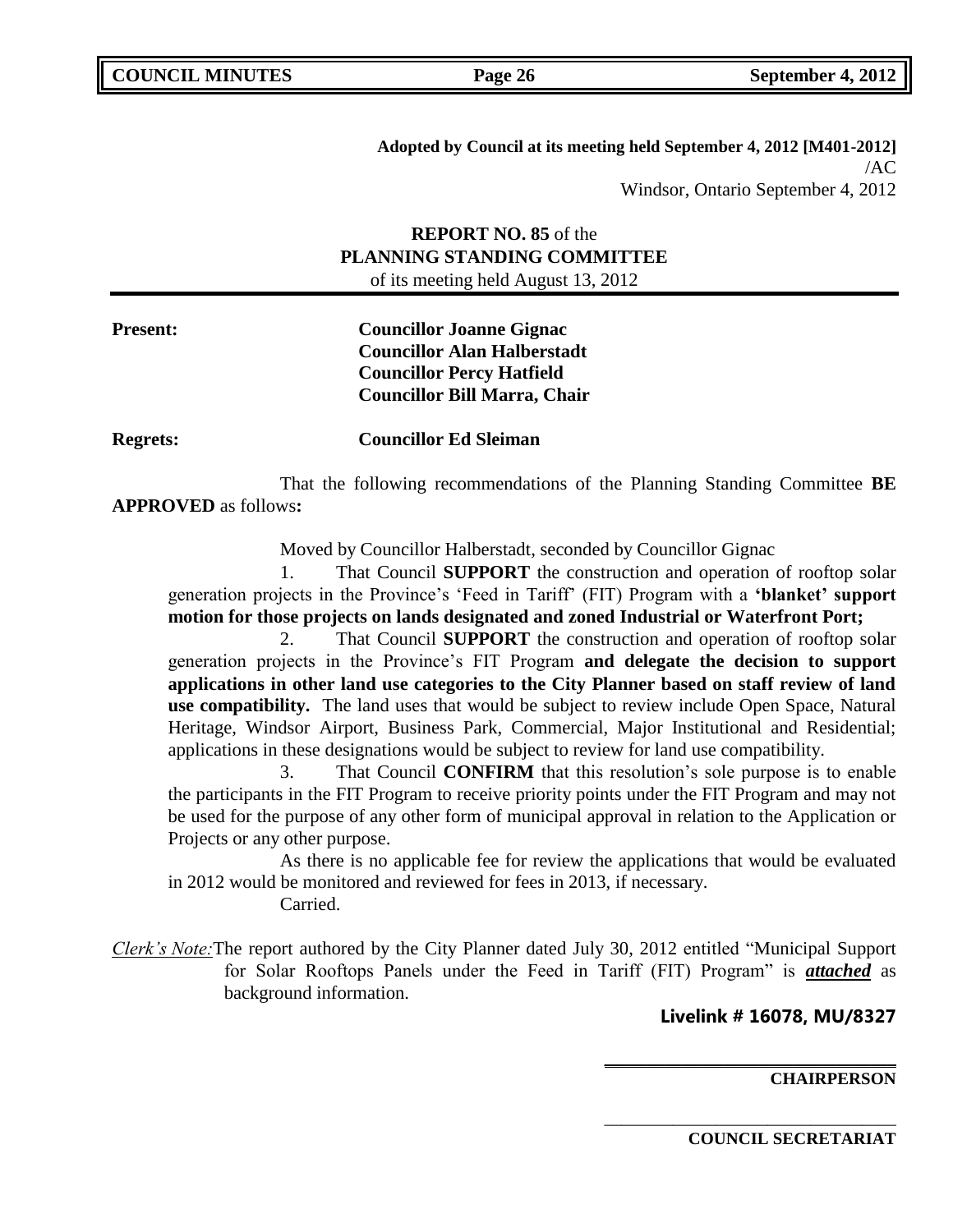# A**dopted by Council at its meeting held September 4, 2012 [M404-2012]** KK/

Windsor, Ontario, September 4, 2012

**REPORT NO. 36** of the **International Relations Committee at its meetings held August 30, 2012 3:00 o"clock p.m. Walkerville Room, 350 City Hall Square West**

**Members Present at August 30, 2012:**

Councillor Drew Dilkens, Chair Councillor Percy Hatfield Councillor Ron Jones Jerry Barycki Blake Roberts Dr. Frank Simpson

Your Committee submits the following recommendation:

Moved by B. Roberts, seconded by Councillor Jones

That the invitation extended by the Mayor of Fujisawa, Japan for a delegation to attend the 25<sup>th</sup> Anniversary celebration of Windsor's Twin City to be held September 28, 2012 to October 1, 2012 **BE ACCEPTED** and further, that the delegation consisting of Councillor Dilkens, Chair, International Relations Committee (IRC), Councillor Hatfield, IRC Member, Gordon Orr, Chief Executive Officer, Tourism Windsor Essex Pelee Island and Robert Barlozzari, Council Secretariat **BE APPROVED**.

Carried.

**CHAIRPERSON**

\_\_\_\_\_\_\_\_\_\_\_\_\_\_\_\_\_\_\_\_\_\_\_\_\_

**\_\_\_\_\_\_\_\_\_\_\_\_\_\_\_\_\_\_\_\_\_\_\_\_\_**

**SECRETARY**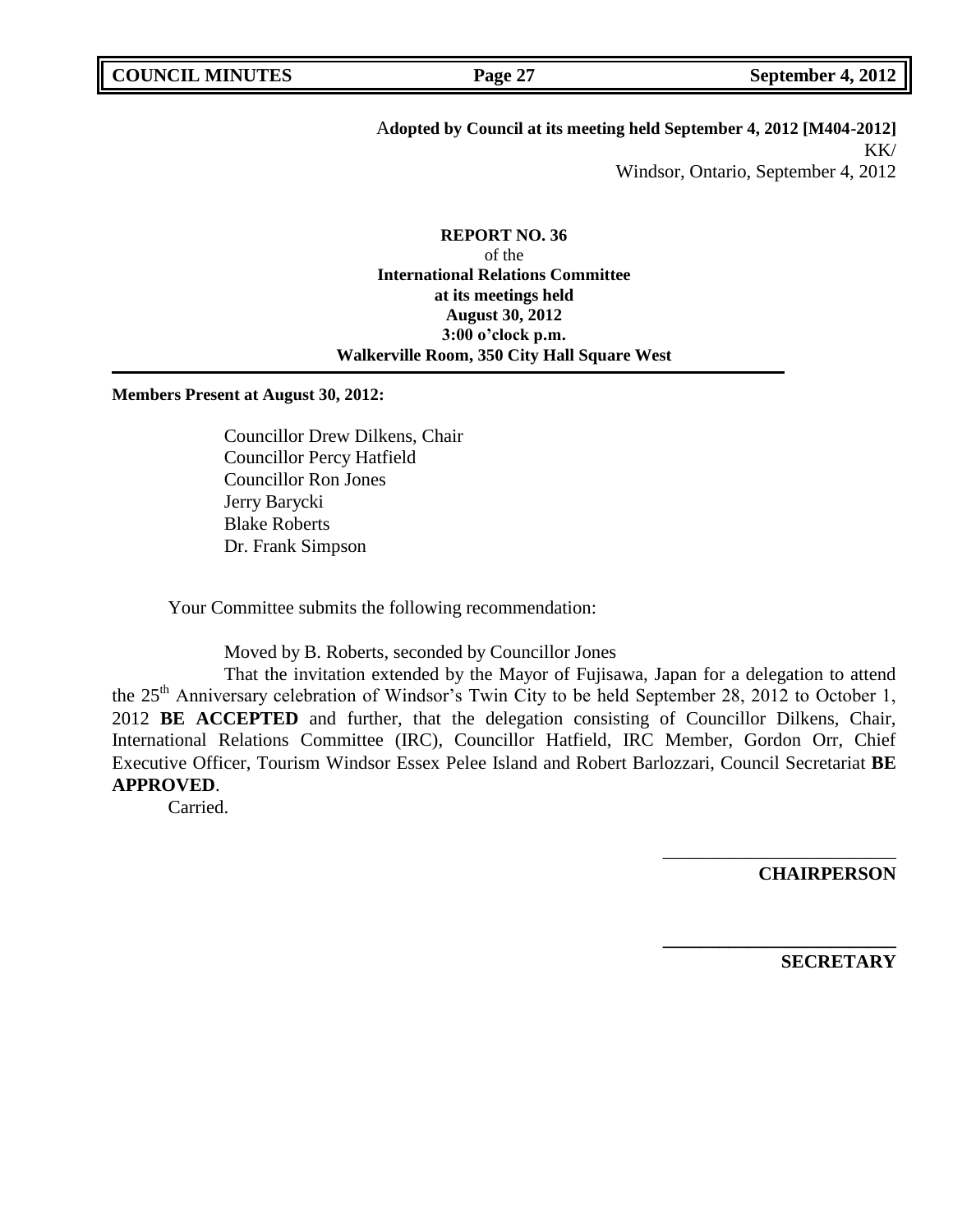| <b>COUNCIL MINUTES</b> |
|------------------------|
|------------------------|

## **Adopted by Council at its meeting held September 4, 2012 [M405-2012]** KK/ Windsor, Ontario September 4, 2012

## **REPORT NO. 18** of the **FAMILY AQUATIC COMPLEX STEERING COMMITTEE** of its meeting held

September 4, 2012

## **Present: Councillor Drew Dilkens, Chair Councillor Ron Jones Councillor Hilary Payne Councillor Fulvio Valentinis Councillor Ed Sleiman**

Your Committee submits the following recommendation:

Moved by Councillor Sleiman, seconded by Councillor Valentinis,

That the assignment by change order of the works for special systems including security, information technology (telecommunications) and audio visual to Ellis Don/DeAngelis Joint Venture for coordination and management at a total contract price of \$1,335,084.35 including management fee and bonding to be charge to the existing Furniture Fixture and Equipment budget account 007 5410 2884 02942 7111005 **BE APPROVED**. Carried.

*Clerk's Note:* The report of the Project Manager dated August 24, 2012 entitled "Assignment of Works for Special Systems Including Security, Information Technology/Telecommunications, Audio Visual – Family Aquatic Complex (FAC) to Ellis Don/DeAngelis Joint **Venture is**  *attached.*

**CHAIRPERSON**

**COMMITTEE COORDINATOR**

**\_\_\_\_\_\_\_\_\_\_\_\_\_\_\_\_\_\_\_\_\_\_\_\_\_\_\_\_\_\_\_\_\_\_**

\_\_\_\_\_\_\_\_\_\_\_\_\_\_\_\_\_\_\_\_\_\_\_\_\_\_\_\_\_\_\_\_\_\_